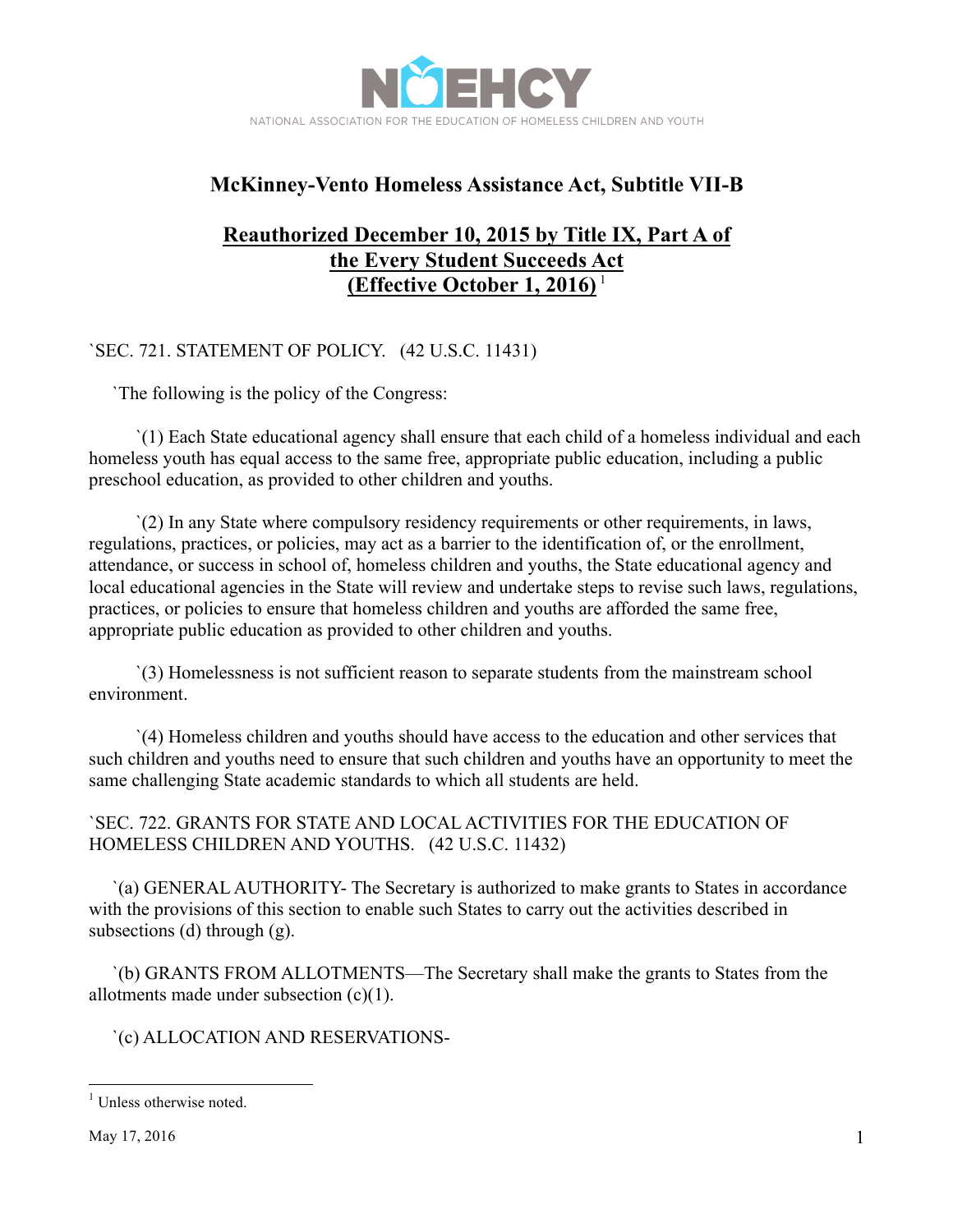

 `(1) ALLOCATION- (A) Subject to subparagraph (B), the Secretary is authorized to allot to each State an amount that bears the same ratio to the amount appropriated for such year under section 726 that remains after the Secretary reserves funds under paragraph (2) and uses funds to carry out section 724(d) and (h), as the amount allocated under section 1122 of the Elementary and Secondary Education Act of 1965 to the State for that year bears to the total amount allocated under section 1122 of such Act to all States for that year, except that no State shall receive less than the greater of--

 $(i)$  \$150,000;

`(ii) one-fourth of 1 percent of the amount appropriated under section 726 for that year; or

`(iii) the amount such State received under this section for fiscal year 2001.

 `(B) If there are insufficient funds in a fiscal year to allot to each State the minimum amount under subparagraph (A), the Secretary shall ratably reduce the allotments to all States based on the proportionate share that each State received under this subsection for the preceding fiscal year.

 `(2) RESERVATIONS- (A) The Secretary is authorized to reserve 0.1 percent of the amount appropriated for each fiscal year under section 726 to be allocated by the Secretary among the United States Virgin Islands, Guam, American Samoa, and the Commonwealth of the Northern Mariana Islands, according to their respective need for assistance under this subtitle, as determined by the Secretary.

 `(B)(i) The Secretary shall transfer 1 percent of the amount appropriated for each fiscal year under section 726 to the Department of the Interior for programs for Indian students served by schools funded by the Secretary of the Interior, as determined under the Indian Self-Determination and Education Assistance Act (25 U.S.C. 450 et seq.), that are consistent with the purposes of the programs described in this subtitle.

 `(ii) The Secretary and the Secretary of the Interior shall enter into an agreement, consistent with the requirements of this subtitle, for the distribution and use of the funds described in clause (i) under terms that the Secretary determines best meet the purposes of the programs described in this subtitle. Such agreement shall set forth the plans of the Secretary of the Interior for the use of the amounts transferred, including appropriate goals, objectives, and milestones.

 `(3) STATE DEFINED- For purposes of this subsection, the term `State' does not include the United States Virgin Islands, Guam, American Samoa, or the Commonwealth of the Northern Mariana Islands.

`(d) ACTIVITIES- Grants under this section shall be used for the following:

`(1) To carry out the policies set forth in section 721 in the State.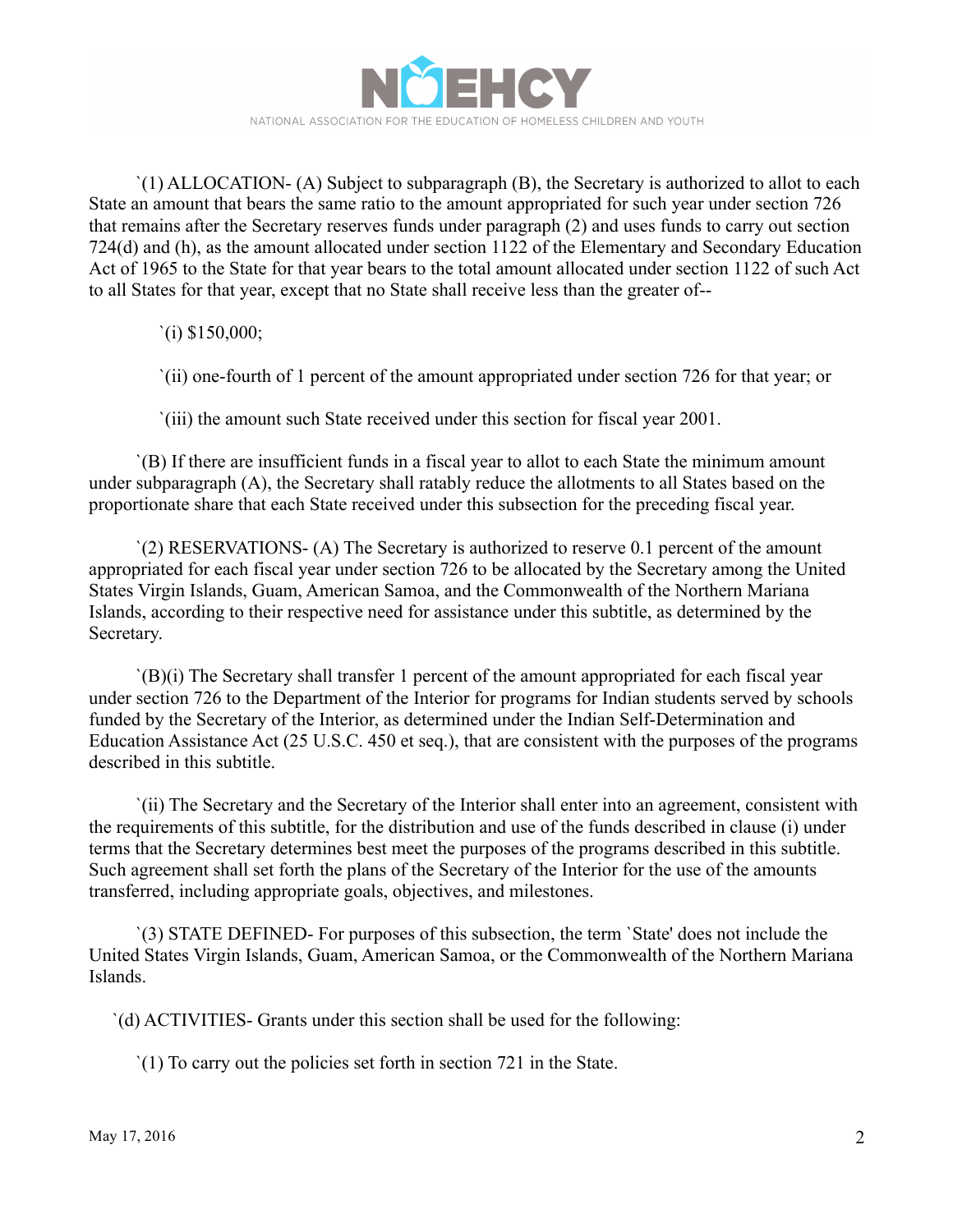

 `(2) To provide services and activities to improve the identification of homeless children and youths (including preschool-aged homeless children) and enable such children and youths to enroll in, attend, and succeed in school, including, if appropriate, in preschool programs.

 `(3) To establish or designate in the State educational agency an Office of the Coordinator for Education of Homeless Children and Youths that can sufficiently carry out the duties described for the Office in this subtitle in accordance with subsection (f).

`(4) To prepare and carry out the State plan described in subsection (g).

 `(5) To develop and implement professional development programs for liaisons designated under subsection  $(g)(1)(J)(ii)$  and other local educational agency personnel—

- (A) to improve their identification of homeless children and youths; and
- (B) to heighten the awareness of the liaisons and personnel of, and their capacity to respond to, specific needs in the education of homeless children and youths.

## `(e) STATE AND LOCAL SUBGRANTS-

 `(1) MINIMUM DISBURSEMENTS BY STATES- From the sums made available each year to a State through grants under subsection (a) to carry out this subtitle, the State educational agency shall distribute not less than 75 percent in subgrants to local educational agencies for the purposes of carrying out section 723, except that States funded at the minimum level set forth in subsection (c)(1) shall distribute not less than 50 percent in subgrants to local educational agencies for the purposes of carrying out section 723.

 `(2) USE BY STATE EDUCATIONAL AGENCY- A State educational agency may use the grant funds remaining after the State educational agency distributes subgrants under paragraph (1) to conduct activities under subsection (f) directly or through grants or contracts.

#### `(3) PROHIBITION ON SEGREGATING HOMELESS STUDENTS-

 $\Gamma(A)$  IN GENERAL- Except as provided in subparagraph (B) and section 723(a)(2)(B)(ii), in providing a free public education to a homeless child or youth, no State receiving funds under this subtitle shall segregate such child or youth in a separate school, or in a separate program within a school, based on such child's or youth's status as homeless.

 $\Gamma(B)$  EXCEPTION- Notwithstanding subparagraph (A), paragraphs (1)(J)(i) and (3) of subsection (g), section  $723(a)(2)$ , and any other provision of this subtitle relating to the placement of homeless children or youths in schools, a State that has a separate school for homeless children or youths that was operated in fiscal year 2000 in a covered county shall be eligible to receive funds under this subtitle for programs carried out in such school if--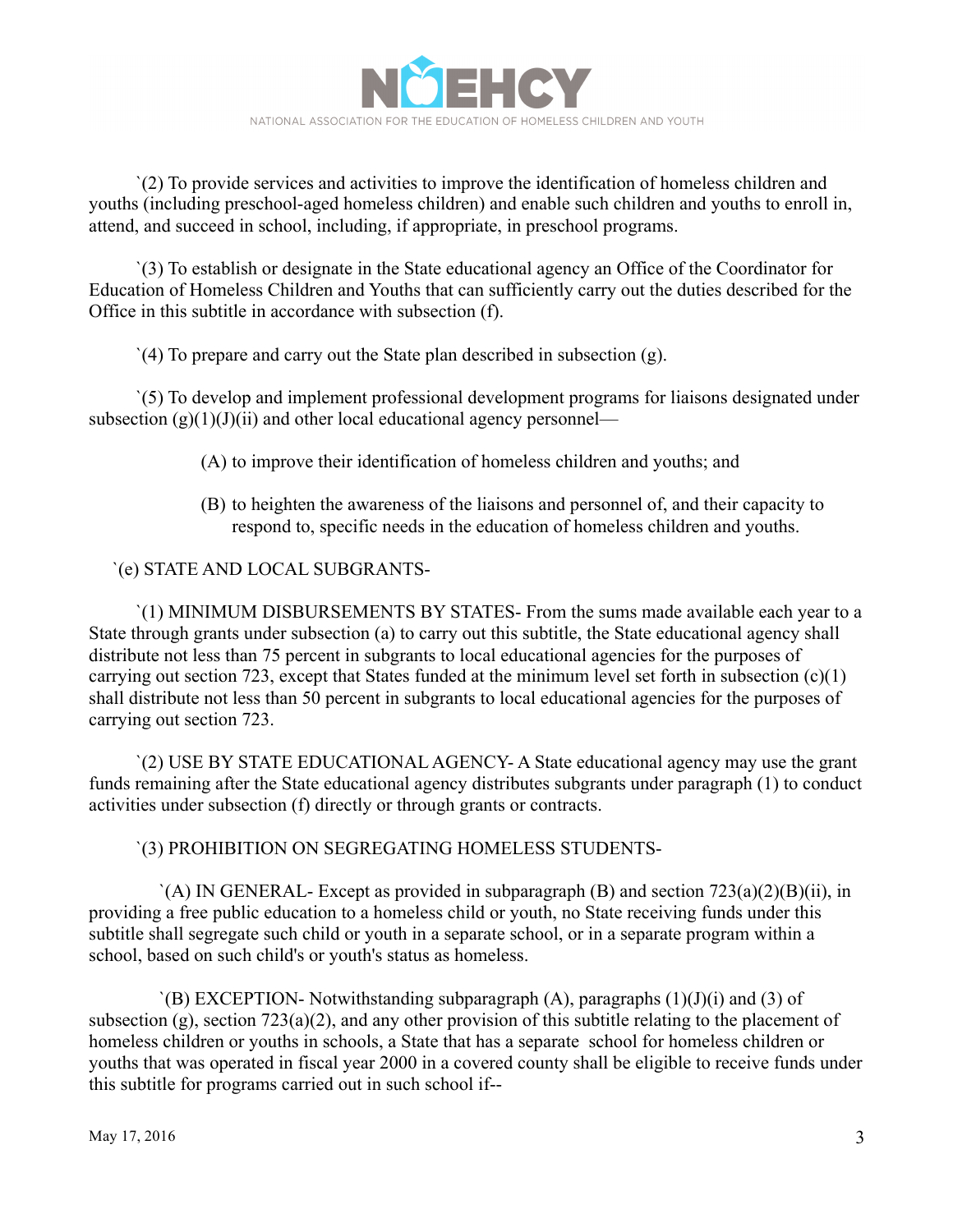

 $(i)$  the school meets the requirements of subparagraph  $(C)$ ;

 `(ii) any local educational agency serving a school that the homeless children and youths enrolled in the separate school are eligible to attend meets the requirements of subparagraph (E); and

`(iii) the State is otherwise eligible to receive funds under this subtitle.

 `(C) SCHOOL REQUIREMENTS- For the State to be eligible under subparagraph (B) to receive funds under this subtitle, the school described in such subparagraph shall--

 `(i) provide written notice, at the time any child or youth seeks enrollment in such school, and at least twice annually while the child or youth is enrolled in such school, to the parent or guardian of the child or youth (or, in the case of an unaccompanied youth, the youth) that--

 `(I) shall be signed by the parent or guardian (or, in the case of an unaccompanied youth, the youth);

`(II) sets forth the general rights provided under this subtitle;

`(III) specifically states--

`(aa) the choice of schools homeless children and youths are eligible to attend, as provided in subsection  $(g)(3)(A)$ ;

`(bb) that no homeless child or youth is required to attend a separate school for homeless children or youths;

`(cc) that homeless children and youths shall be provided comparable services described in subsection (g)(4), including transportation services, educational services, and meals through school meals programs; and

`(dd) that homeless children and youths should not be stigmatized by school personnel; and

 `(IV) provides contact information for the local liaison for homeless children and youths and the State Coordinator for Education of Homeless Children and Youths;

 $\lq$ (ii)(I) provide assistance to the parent or guardian of each homeless child or youth (or, in the case of an unaccompanied youth, the youth) to exercise the right to attend the parent's or guardian's (or youth's) choice of schools, as provided in subsection  $(g)(3)(A)$ ; and

 `(II) coordinate with the local educational agency with jurisdiction for the school selected by the parent or guardian (or youth), to provide transportation and other necessary services;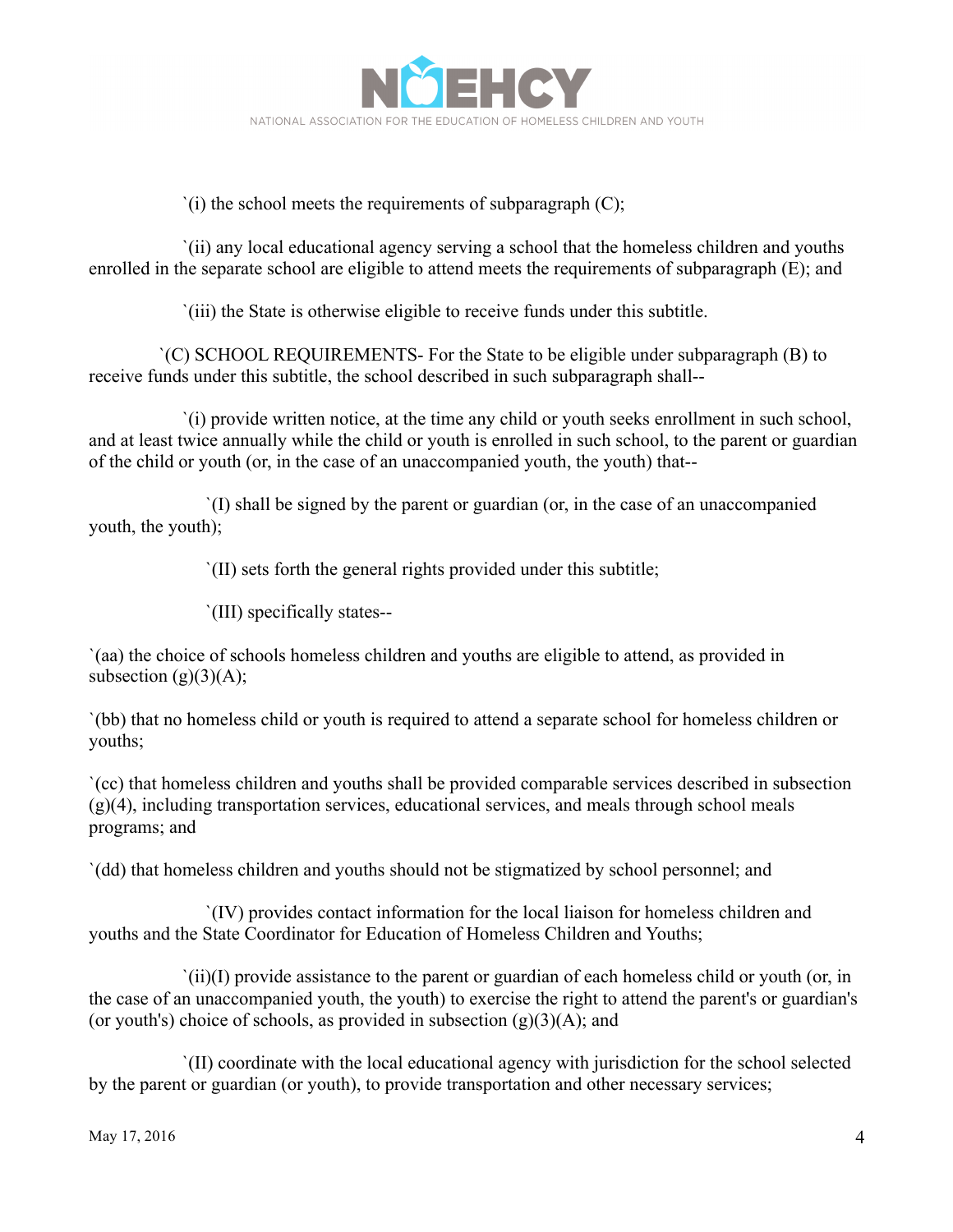

 `(iii) ensure that the parent or guardian (or, in the case of an unaccompanied youth, the youth) shall receive the information required by this subparagraph in a manner and form understandable to such parent or guardian (or youth), including, if necessary and to the extent feasible, in the native language of such parent or guardian (or youth); and

`(iv) demonstrate in the school's application for funds under this subtitle that such school--

`(I) is complying with clauses (i) and (ii); and

 `(II) is meeting (as of the date of submission of the application) the same Federal and State standards, regulations, and mandates as other public schools in the State (such as complying with section 1111 of the Elementary and Secondary Education Act of 1965 and providing a full range of education and related services, including services applicable to students with disabilities).

 `(D) SCHOOL INELIGIBILITY- A separate school described in subparagraph (B) that fails to meet the standards, regulations, and mandates described in subparagraph (C)(iv)(II) shall not be eligible to receive funds under this subtitle for programs carried out in such school after the first date of such failure.

 `(E) LOCAL EDUCATIONAL AGENCY REQUIREMENTS- For the State to be eligible to receive the funds described in subparagraph (B), the local educational agency described in subparagraph (B)(ii) shall--

`(i) implement a coordinated system for ensuring that homeless children and youths--

 $\Gamma(I)$  are advised of the choice of schools provided in subsection (g)(3)(A);

 $\Gamma(H)$  are immediately enrolled, in accordance with subsection  $(g)(3)(C)$ , in the school selected under subsection  $(g)(3)(A)$ ; and

 `(III) are promptly provided necessary services described in subsection (g)(4), including transportation, to allow homeless children and youths to exercise their choices of schools under subsection  $(g)(3)(A)$ ;

`(ii) document that written notice has been provided--

 $\Gamma(I)$  in accordance with subparagraph  $(C)(i)$  for each child or youth enrolled in a separate school under subparagraph (B); and

 $\Gamma(H)$  in accordance with subsection (g)(6)(A)(vi);

`(iii) prohibit schools within the agency's jurisdiction from referring homeless children or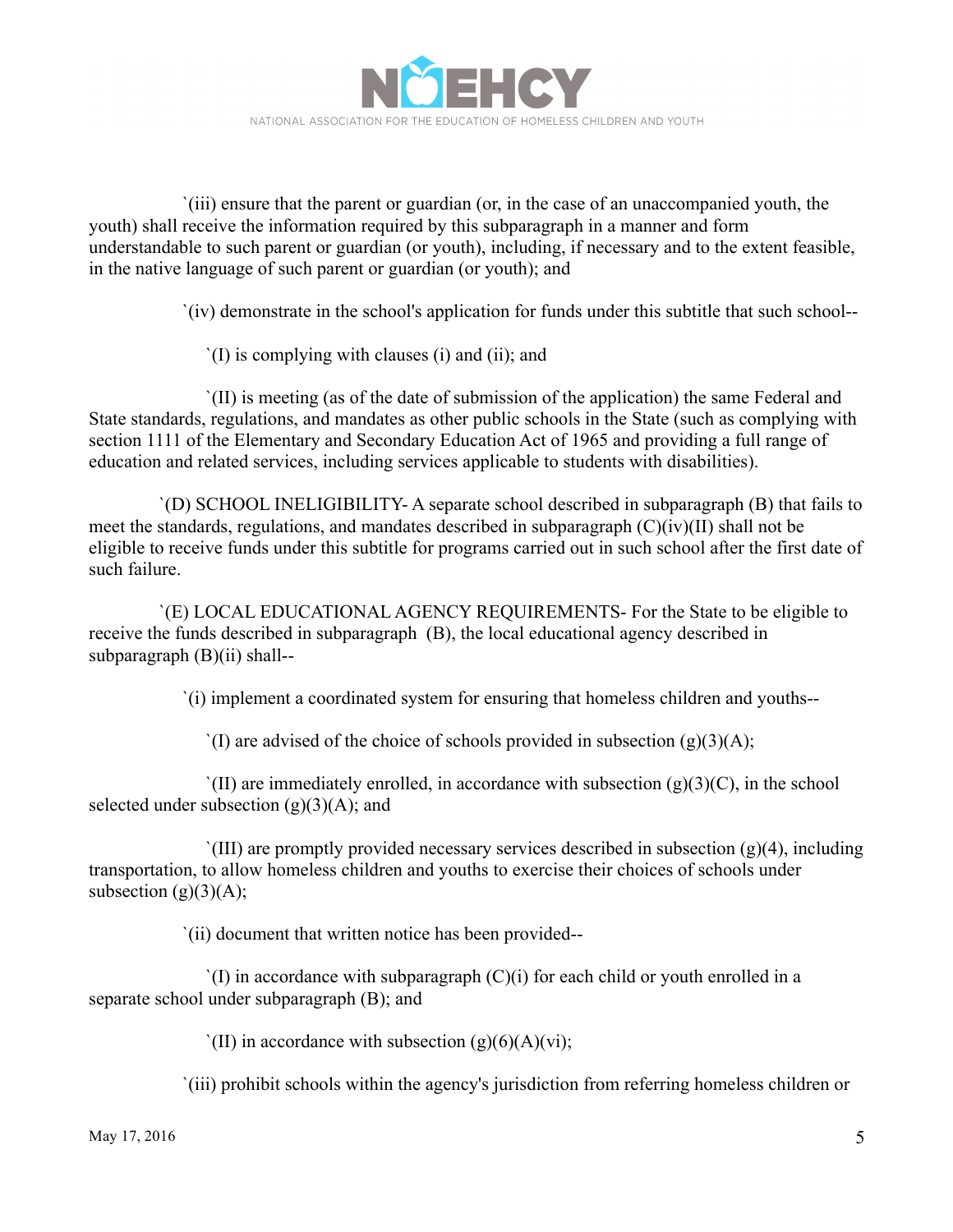

youths to, or requiring homeless children and youths to enroll in or attend, a separate school described in subparagraph (B);

 `(iv) identify and remove any barriers that exist in schools within the agency's jurisdiction that may have contributed to the creation or existence of separate schools described in subparagraph (B); and

`(v) not use funds received under this subtitle to establish--

`(I) new or additional separate schools for homeless children or youths; or

 `(II) new or additional sites for separate schools for homeless children or youths, other than the sites occupied by the schools described in subparagraph (B) in fiscal year 2000.

#### `(F) REPORT-

 `(i) PREPARATION- The Secretary shall prepare a report on the separate schools and local educational agencies described in subparagraph (B) that receive funds under this subtitle in accordance with this paragraph. The report shall contain, at a minimum, information on--

`(I) compliance with all requirements of this paragraph;

`(II) barriers to school access in the school districts served by the local educational

agencies;

 `(III) the progress the separate schools are making in integrating homeless children and youths into the mainstream school environment, including the average length of student enrollment in such schools; and

(IV) the progress the separate schools are making in helping all students meet the challenging State academic standards.

 `(ii) COMPLIANCE WITH INFORMATION REQUESTS- For purposes of enabling the Secretary to prepare the report, the separate schools and local educational agencies shall cooperate with the Secretary and the State Coordinator for Education of Homeless Children and Youths established in the State under subsection (d)(3), and shall comply with any requests for information by the Secretary and State Coordinator for such State.

`(iii) SUBMISSION- The Secretary shall submit the report described in clause (i) to--

`(I) the President;

`(II) the Committee on Education and the Workforce of the House of Representatives;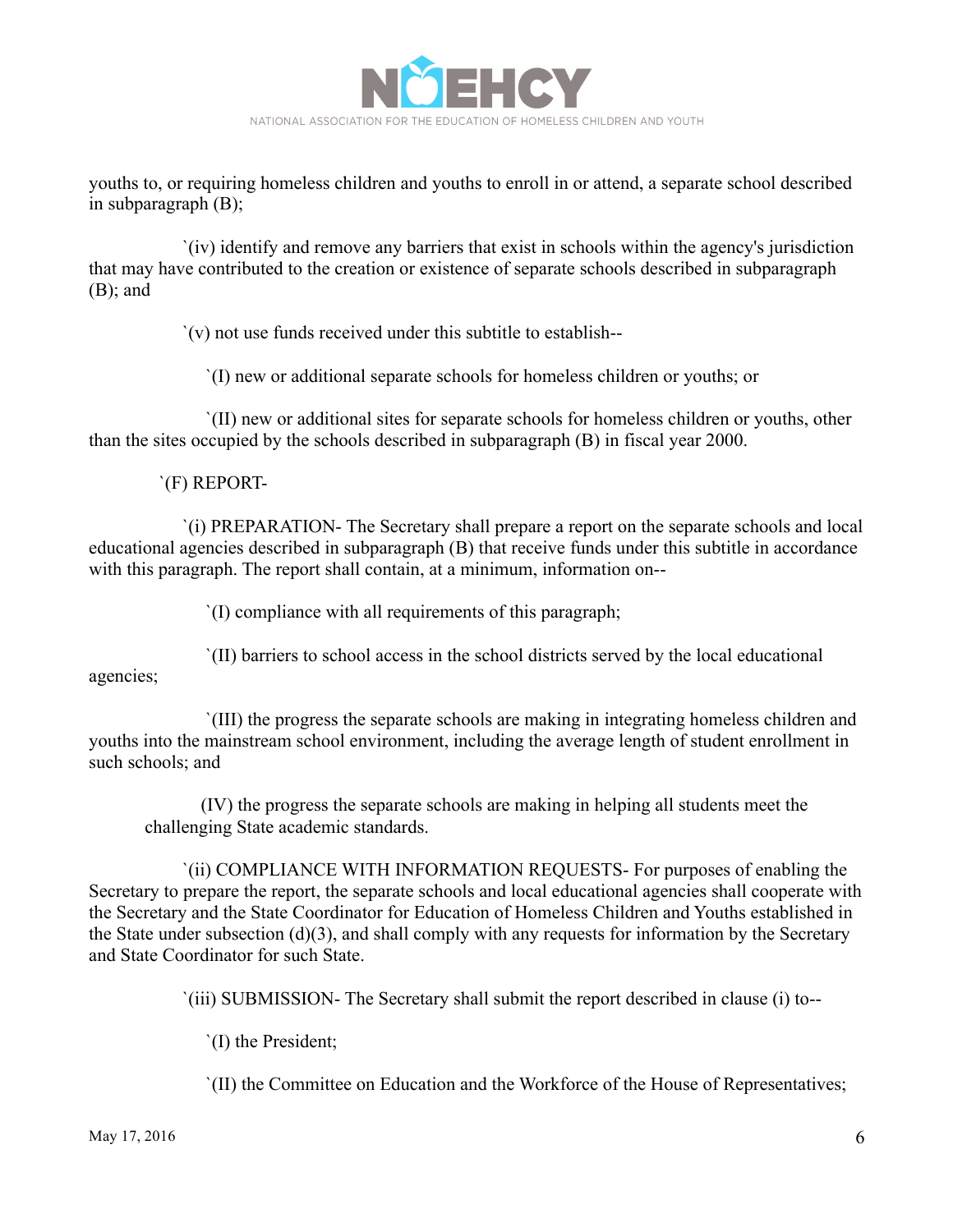

and

- `(III) the Committee on Health, Education, Labor, and Pensions of the Senate.
- `(G) DEFINITION- For purposes of this paragraph, the term `covered county' means--
	- `(i) San Joaquin County, California;
	- `(ii) Orange County, California;
	- `(iii) San Diego County, California; and
	- `(iv) Maricopa County, Arizona.

 `(f) FUNCTIONS OF THE OFFICE OF COORDINATOR- The Coordinator for Education of Homeless Children and Youths established in each State shall--

`(1) gather and make publicly available reliable, valid, and comprehensive information on—

- (A) the number of homeless children and youths identified in the State, which shall be posted annually on the State educational agency's website;
- (B) the nature and extent of the problems homeless children and youths have in gaining access to public preschool programs and to public elementary schools and secondary schools;
- (C) the difficulties in identifying the special needs and barriers to the participation and achievement of such children and youths;
- (D) any progress made by the State educational agency and local educational agencies in the State in addressing such problems and difficulties; and
- (E) the success of the programs under this subtitle in identifying homeless children and youths and allowing such children and youths to enroll in, attend, and succeed in, school;

`(2) develop and carry out the State plan described in subsection (g);

 `(3) collect data for and transmit to the Secretary, at such time and in such manner as the Secretary may reasonably require, a report containing information necessary to assess the educational needs of homeless children and youths within the State, including data necessary for the Secretary to fulfill the responsibilities under section 724(h);

 `(4) in order to improve the provision of comprehensive education and related services to homeless children and youths and their families, coordinate and collaborate with--

`(A) educators, including teachers, special education personnel, administrators, and child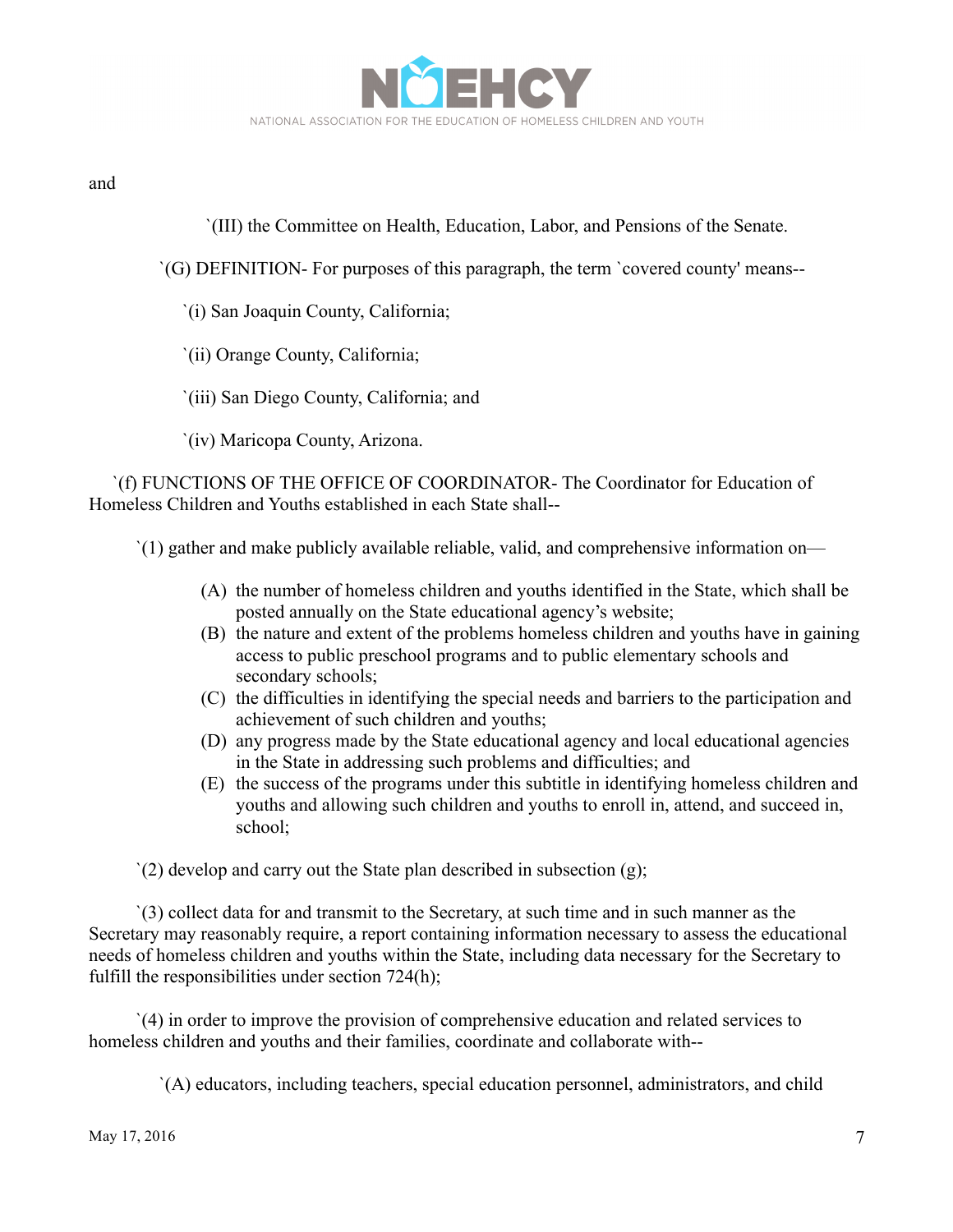

development and preschool program personnel;

 `(B) providers of services to homeless children and youths and their families, including public and private child welfare and social services agencies, law enforcement agencies, juvenile and family courts, agencies providing mental health services, domestic violence agencies, child care providers, runaway and homeless youth centers, and providers of services and programs funded under the Runaway and Homeless Youth Act (42 U.S.C. 5701 et seq.);

(C) providers of emergency, transitional, and permanent housing to homeless children and youths, and their families, including public housing agencies, shelter operators, operators of transitional housing facilities, and providers of transitional living programs for homeless youths;

 $\Gamma(D)$  local educational agency liaisons designated under subsection (g)(1)(J)(ii) for homeless children and youths; and

 `(E) community organizations and groups representing homeless children and youths and their families;

 `(5) provide technical assistance to and conduct monitoring of local educational agencies in coordination with local educational agency liaisons designated under subsection  $(g)(1)(J)(ii)$ , to ensure that local educational agencies comply with the requirements of subsection (e)(3) and paragraphs (3) through  $(7)$  of subsection  $(g)$ ;

(6) provide professional development opportunities for local educational agency personnel and the local educational agency liaison designated under subsection  $(g)(1)(J)(ii)$  to assist such personnel and liaison in identifying and meeting the needs of homeless children and youths, and provide training on the definitions of terms related to homelessness specified in sections 103, 401, and 725 to the liaison; and

(7) respond to inquiries from parents and guardians of homeless children and youths, and (in the case of unaccompanied youths) such youths, to ensure that each child or youth who is the subject of such an inquiry receives the full protections and services provided by this subtitle.

`(g) STATE PLAN-

 `(1) IN GENERAL- For any State desiring to receive a grant under this subtitle, the State educational agency shall submit to the Secretary a plan to provide for the education of homeless children and youths within the State. Such plan shall include the following:

 `(A) A description of how such children and youths are (or will be) given the opportunity to meet the same challenging State academic standards as all students are expected to meet.

`(B) A description of the procedures the State educational agency will use to identify such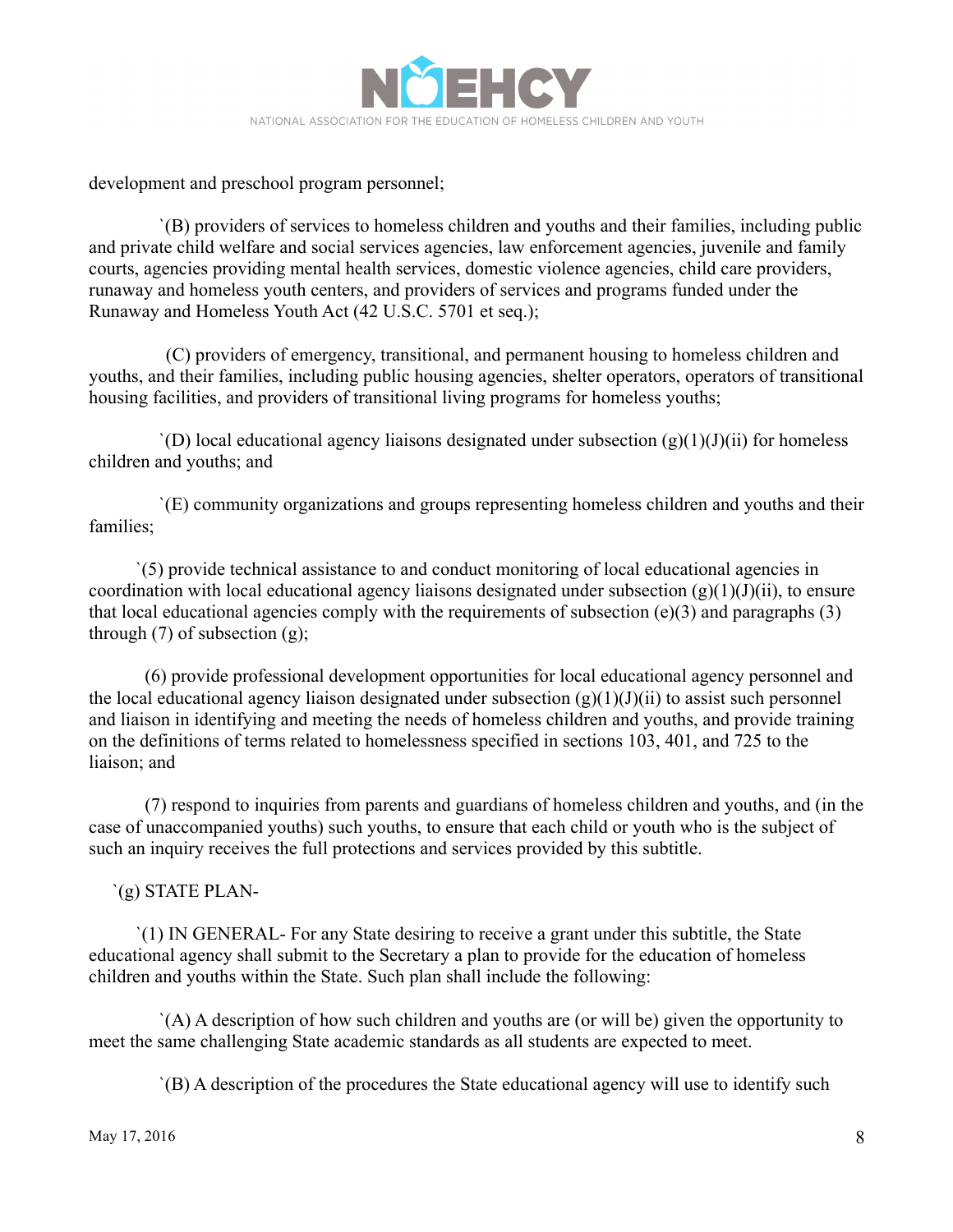

children and youths in the State and to assess their needs.

 `(C) A description of procedures for the prompt resolution of disputes regarding the educational placement of homeless children and youths.

 `(D) A description of programs for school personnel (including liaisons designated under subparagraph (J)(ii), principals and other school leaders, attendance officers, teachers, enrollment personnel, and specialized instructional support personnel) to heighten the awareness of such school personnel of the specific needs of homeless children and youths, including such children and youths who are runaway and homeless youths.

 `(E) A description of procedures that ensure that homeless children and youths who meet the relevant eligibility criteria are able to participate in Federal, State, or local nutrition programs.

`(F) A description of procedures that ensure that--

 `(i) homeless children have access to public preschool programs, administered by the State educational agency or local educational agency, as provided to other children in the State;

 `(ii) youths described in section 725(2) and youths separated from public schools are identified and accorded equal access to appropriate secondary education and support services, including by identifying and removing barriers that prevent youths described in this clause from receiving appropriate credit for full or partial coursework satisfactorily completed while attending a prior school, in accordance with State, local, and school policies; and

 `(iii) homeless children and youths who meet the relevant eligibility criteria do not face barriers to accessing academic and extracurricular activities, including magnet school, summer school, career and technical education, advanced placement, on-line learning, and charter school programs, if such programs are available at the State and local levels.

 `(G) Strategies to address problems identified in the report provided to the Secretary under subsection  $(f)(3)$ .

 `(H) Strategies to address other problems with respect to the education of homeless children and youths, including problems resulting from enrollment delays that are caused by--

`(i) requirements of immunization and other required health records;

`(ii) residency requirements;

`(iii) lack of birth certificates, school records, or other documentation;

`(iv) guardianship issues; or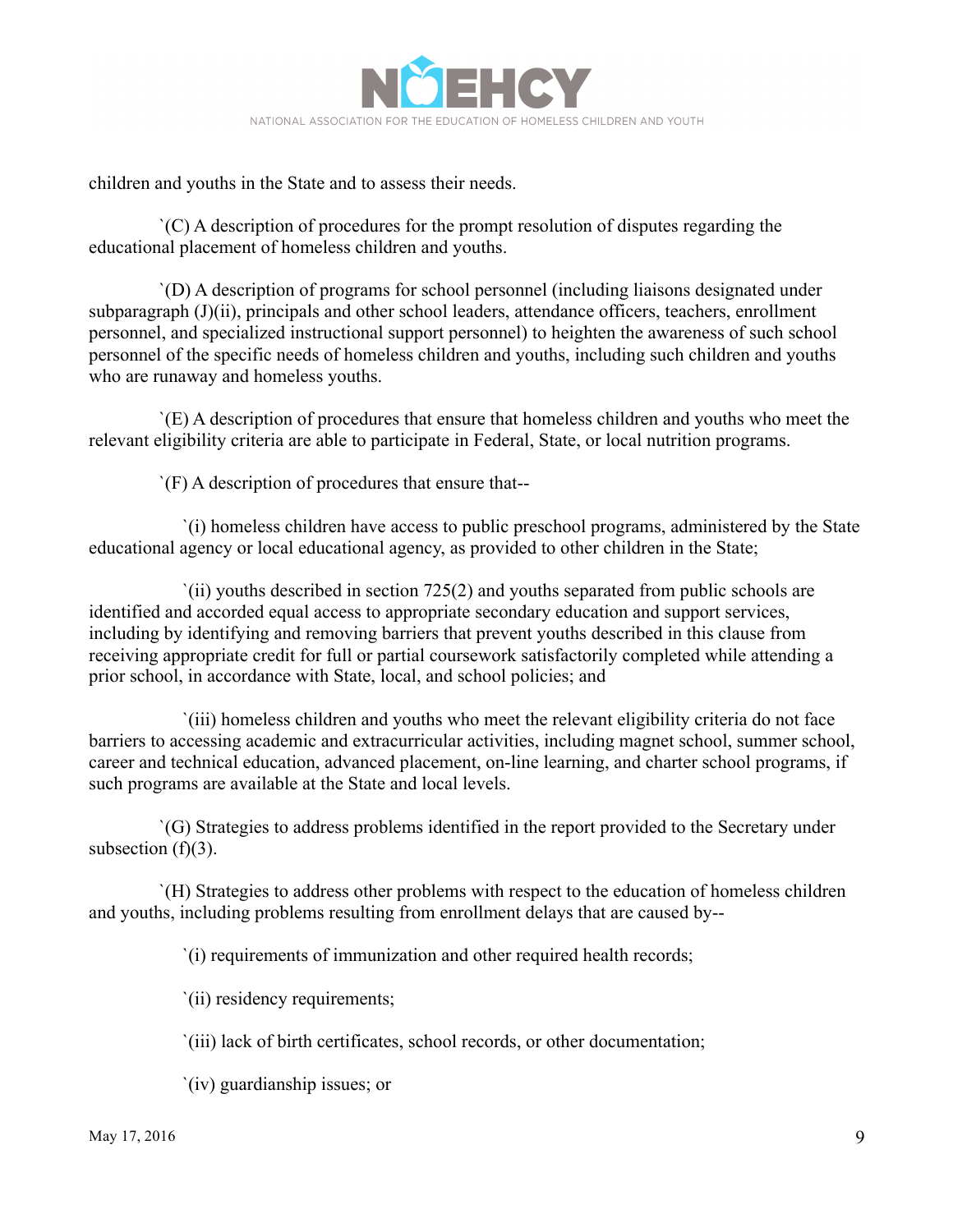

`(v) uniform or dress code requirements.

 `(I) A demonstration that the State educational agency and local educational agencies in the State have developed, and shall review and revise, policies to remove barriers to the identification of homeless children and youths, and the enrollment and retention of homeless children and youths in schools in the State, including barriers to enrollment and retention due to outstanding fees or fines, or absences.

`(J) Assurances that the following will be carried out--

 `(i) The State educational agency and local educational agencies in the State will adopt policies and practices to ensure that homeless children and youths are not stigmatized or segregated on the basis of their status as homeless.

 `(ii) The local educational agencies will designate an appropriate staff person, able to carry out the duties described in paragraph (6)(A), who may also be a coordinator for other Federal programs, as a local educational agency liaison for homeless children and youths.

 `(iii) The State and the local educational agencies in the State will adopt policies and practices to ensure that transportation is provided, at the request of the parent or guardian (or in the case of an unaccompanied youth, the liaison), to and from the school of origin (as determined under paragraph (3)), in accordance with the following, as applicable:

 `(I) If the child or youth continues to live in the area served by the local educational agency in which the school of origin is located, the child's or youth's transportation to and from the school of origin shall be provided or arranged by the local educational agency in which the school of origin is located.

 `(II) If the child's or youth's living arrangements in the area served by the local educational agency of origin terminate and the child or youth, though continuing his or her education in the school of origin, begins living in an area served by another local educational agency, the local educational agency of origin and the local educational agency in which the child or youth is living shall agree upon a method to apportion the responsibility and costs for providing the child or youth with transportation to and from the school of origin. If the local educational agencies are unable to agree upon such method, the responsibility and costs for transportation shall be shared equally.

(iv) The State and the local educational agencies in the State will adopt policies and practices to ensure participation by liaisons described in clause (ii) in professional development and other technical assistance activities provided pursuant to paragraphs (5) and (6) of subsection (f), as determined appropriate by the Office of the Coordinator.

(K) A description of how youths described in section 725(2) will receive assistance from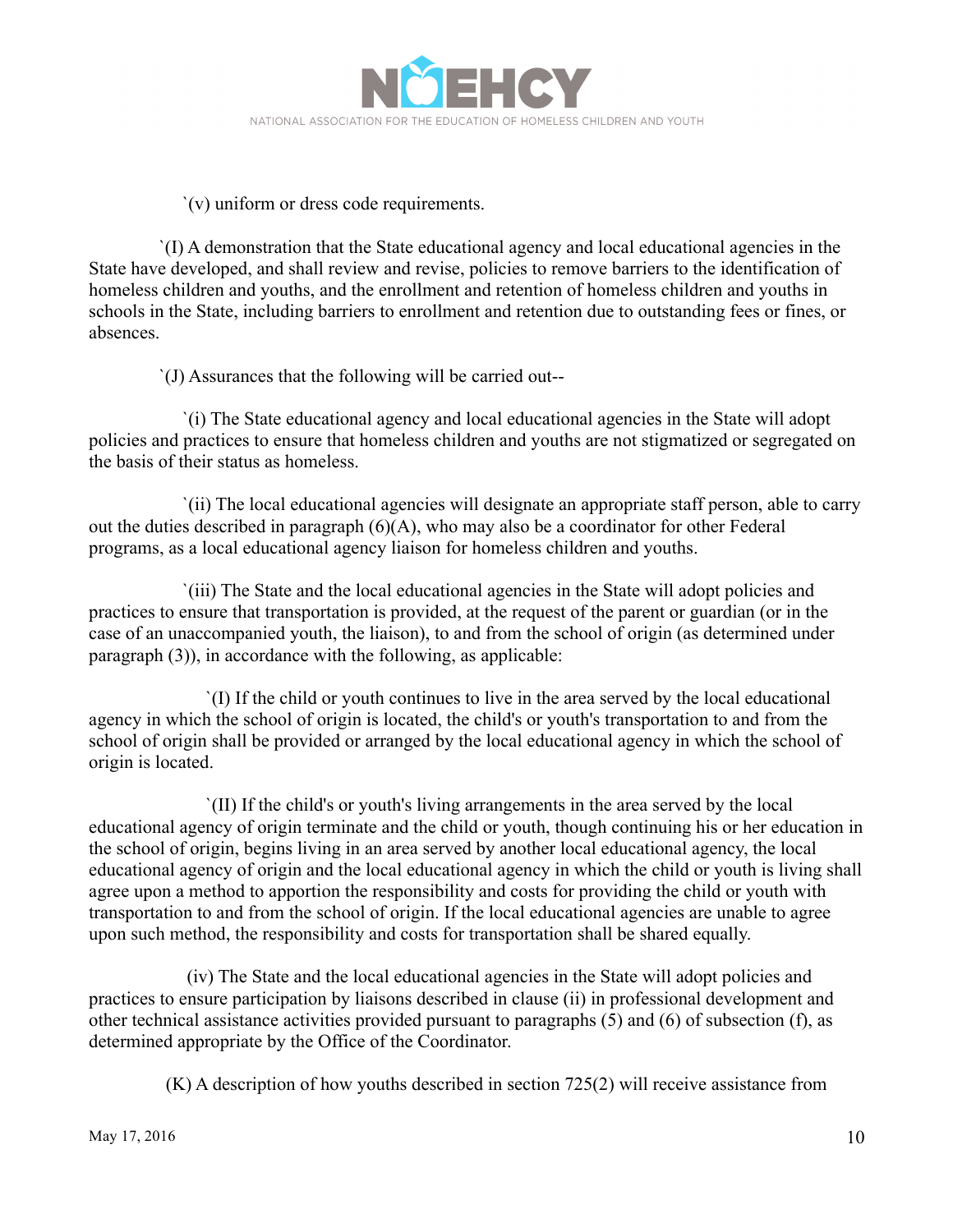

counselors to advise such youths, and prepare and improve the readiness of such youths for college.

#### `(2) COMPLIANCE-

 `(A) IN GENERAL- Each plan adopted under this subsection shall also describe how the State will ensure that local educational agencies in the State will comply with the requirements of paragraphs (3) through (7).

 `(B) COORDINATION- Such plan shall indicate what technical assistance the State will furnish to local educational agencies and how compliance efforts will be coordinated with the local educational agency liaisons designated under paragraph  $(1)(J)(ii)$ .

`(3) LOCAL EDUCATIONAL AGENCY REQUIREMENTS-

 `(A) IN GENERAL- The local educational agency serving each child or youth to be assisted under this subtitle shall, according to the child's or youth's best interest--

 `(i) continue the child's or youth's education in the school of origin for the duration of homelessness--

 `(I) in any case in which a family becomes homeless between academic years or during an academic year; and

 `(II) for the remainder of the academic year, if the child or youth becomes permanently housed during an academic year; or

 `(ii) enroll the child or youth in any public school that nonhomeless students who live in the attendance area in which the child or youth is actually living are eligible to attend.

 `(B) SCHOOL STABILITY- In determining the best interest of the child or youth under subparagraph (A), the local educational agency shall--

 `(i) presume that keeping the child or youth in the school of origin is in the child's or youth's best interest, except when doing so is contrary to the request of the child's or youth's parent or guardian, or (in the case of an unaccompanied youth) the youth;

 `(ii) consider student-centered factors related to the child's or youth's best interest, including factors related to the impact of mobility on achievement, education, health, and safety of homeless children and youth, giving priority to the request of the child's or youth's parent or guardian or (in the case of an unaccompanied youth) the youth;

(iii) if, after conducting the best interest determination based on consideration of the presumption in clause (i) and the student-centered factors in clause (ii), the local educational agency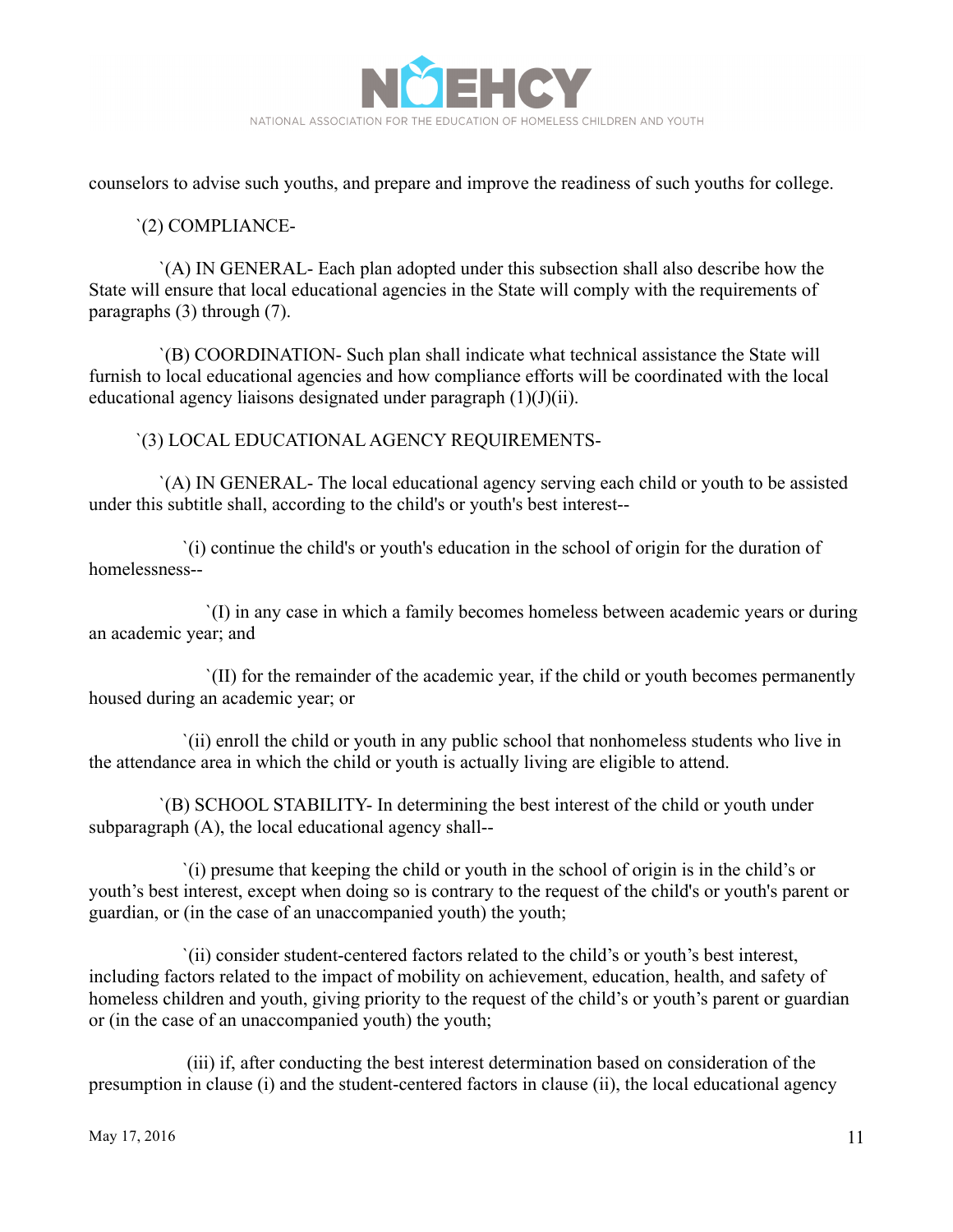

determines that it is not in the child's or youth's best interest to attend the school of origin or the school requested by the parent or guardian, or (in the case of an unaccompanied youth) the youth, provide the child's or youth's parent or guardian or the unaccompanied youth with a written explanation of the reasons for its determination, in a manner and form understandable to such parent, guardian, or unaccompanied youth, including information regarding the right to appeal under subparagraph (E); and

 `(iv) in the case of an unaccompanied youth, ensure that the local educational agency liaison designated under paragraph  $(1)(J)(ii)$  assists in placement or enrollment decisions under this subparagraph, gives priority to the views of such unaccompanied youth, and provides notice to such youth of the right to appeal under subparagraph (E).

## `(C) IMMEDIATE ENROLLMENT-

(i) IN GENERAL.-- The school selected in accordance with this paragraph shall immediately enroll the homeless child or youth, even if the child or youth—

- (I) is unable to produce records normally required for enrollment, such as previous academic records, records of immunization and other required health records, proof of residency, or other documentation; or
- (II) has missed application or enrollment deadlines during any period of homelessness.

 `(ii) RELEVANT ACADEMIC RECORDS.—The enrolling school shall immediately contact the school last attended by the child or youth to obtain relevant academic and other records.

 `(iii) RELEVANT HEALTH RECORDS.— If the child or youth needs to obtain immunizations or other required health records, the enrolling school shall immediately refer the parent or guardian of the child or youth, or (in the case of an unaccompanied youth) the youth, to the local educational agency liaison designated under paragraph  $(1)(J)(ii)$ , who shall assist in obtaining necessary immunizations or screenings, or immunization or other required health records, in accordance with subparagraph (D).

 `(D) RECORDS- Any record ordinarily kept by the school, including immunization or other required health records, academic records, birth certificates, guardianship records, and evaluations for special services or programs, regarding each homeless child or youth shall be maintained--

 `(i) so that the records involved are available, in a timely fashion, when a child or youth enters a new school or school district; and

 `(ii) in a manner consistent with section 444 of the General Education Provisions Act (20 U.S.C. 1232g).

`(E) ENROLLMENT DISPUTES- If a dispute arises over eligibility, or school selection or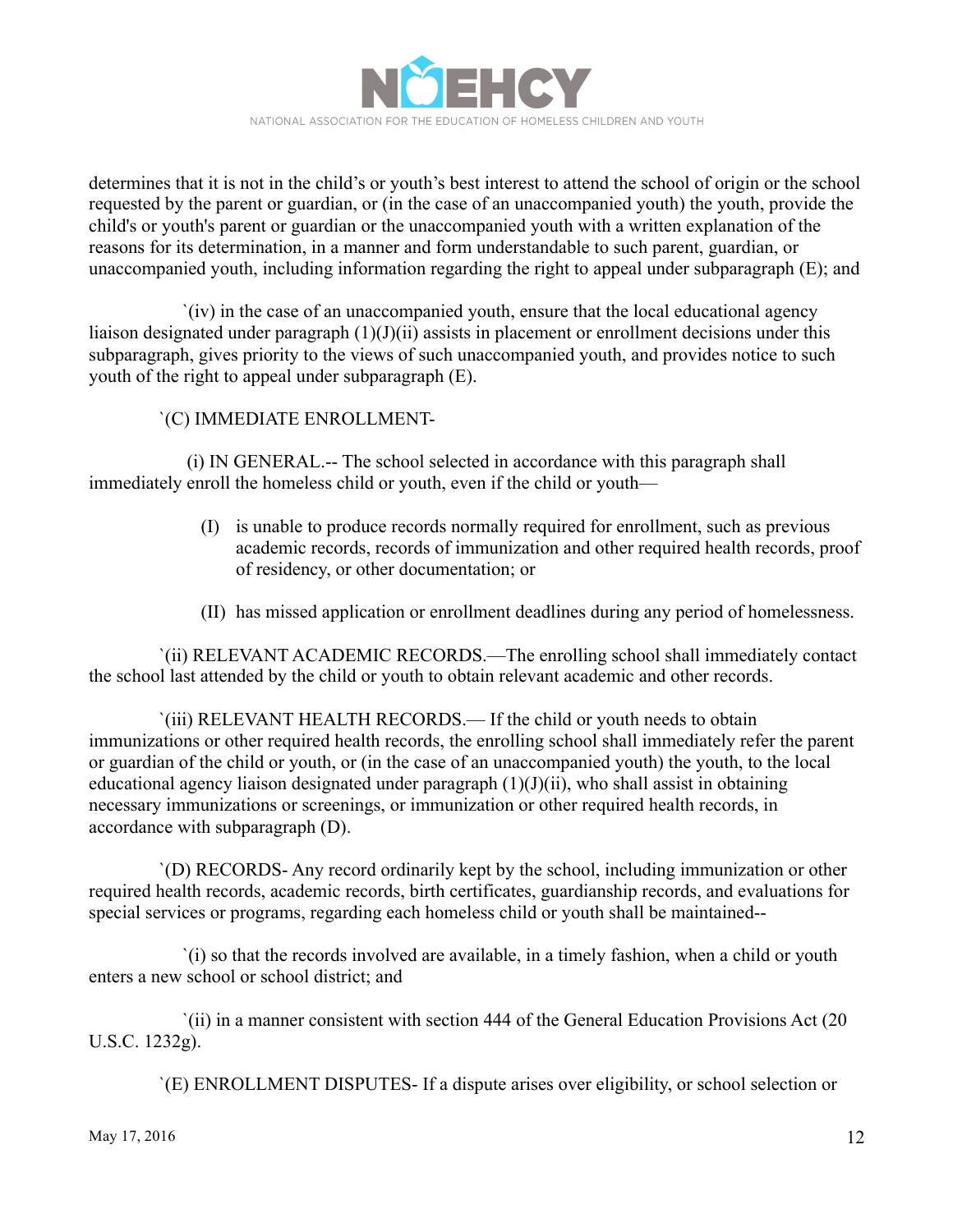

enrollment in a school--

 `(i) the child or youth shall be immediately enrolled in the school in which enrollment is sought, pending final resolution of the dispute, including all available appeals;

 `(ii) the parent or guardian of the child or youth or (in the case of an unaccompanied youth) the youth shall be provided with a written explanation of any decisions related to school selection or enrollment made by the school, the local educational agency, or the State educational agency involved, including the rights of the parent, guardian, or unaccompanied youth to appeal such decisions;

 `(iii) the parent, guardian, or unaccompanied youth shall be referred to the local educational agency liaison designated under paragraph  $(1)(J)(ii)$ , who shall carry out the dispute resolution process as described in paragraph (1)(C) as expeditiously as possible after receiving notice of the dispute; and

 `(iv) in the case of an unaccompanied youth, the liaison shall ensure that the youth is immediately enrolled in the school in which the youth seeks enrollment pending resolution of such dispute.

 `(F) PLACEMENT CHOICE- The choice regarding placement shall be made regardless of whether the child or youth lives with the homeless parents or has been temporarily placed elsewhere.

 `(G) PRIVACY.—Information about a homeless child's or youth's living situation shall be treated as a student education record, and shall not be deemed to be directory information, under section 444 of the General Education Provisions Act (20 U.S.C. 1232g).

 `(H) CONTACT INFORMATION- Nothing in this subtitle shall prohibit a local educational agency from requiring a parent or guardian of a homeless child or youth to submit contact information.

(I) SCHOOL OF ORIGIN DEFINED- In this paragraph:

(i) IN GENERAL.-- The term `school of origin' means the school that a child or youth attended when permanently housed or the school in which the child or youth was last enrolled, including a preschool.

(ii) RECEIVING SCHOOL.—When the child or youth completes the final grade level served by the school of origin, as described in clause (i), the term "school of origin" shall include the designated receiving school at the next grade level for all feeder schools.

 `(4) COMPARABLE SERVICES- Each homeless child or youth to be assisted under this subtitle shall be provided services comparable to services offered to other students in the school selected under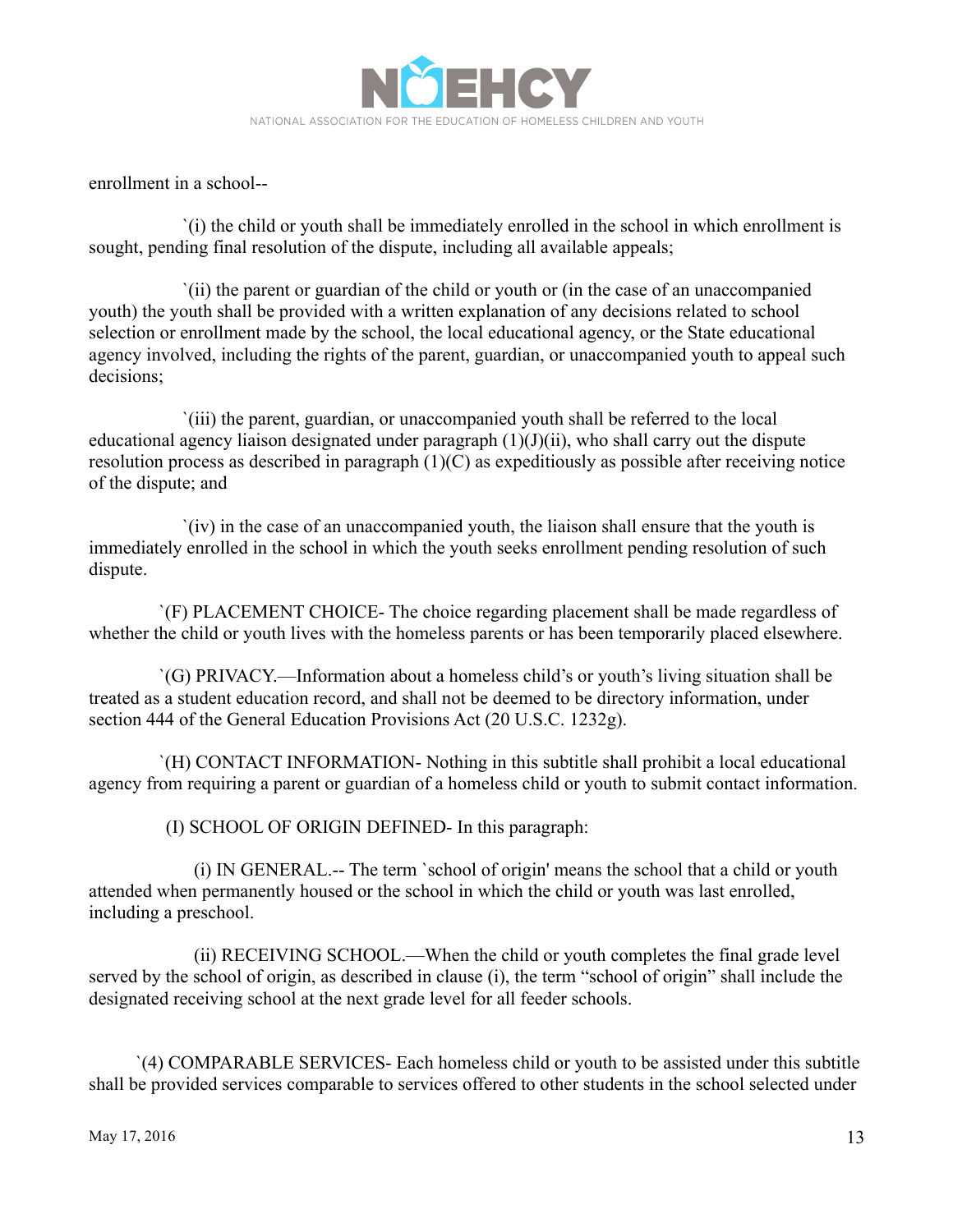

paragraph (3), including the following:

`(A) Transportation services.

 `(B) Educational services for which the child or youth meets the eligibility criteria, such as services provided under title I of the Elementary and Secondary Education Act of 1965 (20 U.S.C. 6301 et seq.) or similar State or local programs, educational programs for children with disabilities, and educational programs for English learners.

`(C) Programs in career and technical education.

`(D) Programs for gifted and talented students.

`(E) School nutrition programs.

`(5) COORDINATION-

 `(A) IN GENERAL- Each local educational agency serving homeless children and youths that receives assistance under this subtitle shall coordinate--

 `(i) the provision of services under this subtitle with local social services agencies and other agencies or entities providing services to homeless children and youths and their families, including services and programs funded under the Runaway and Homeless Youth Act (42 U.S.C. 5701 et seq.); and

 `(ii) transportation, transfer of school records, and other interdistrict activities, with other local educational agencies.

 `(B) HOUSING ASSISTANCE- If applicable, each State educational agency and local educational agency that receives assistance under this subtitle shall coordinate with State and local housing agencies responsible for developing the comprehensive housing affordability strategy described in section 105 of the Cranston-Gonzalez National Affordable Housing Act (42 U.S.C. 12705) to minimize educational disruption for children and youths who become homeless.

 `(C) COORDINATION PURPOSE- The coordination required under subparagraphs (A) and (B) shall be designed to--

(i) ensure that homeless children and youths are promptly identified;

 `(ii) ensure that all homeless children and youths have access to, and are in reasonable proximity to, available education and related support services; and

`(iii) raise the awareness of school personnel and service providers of the effects of short-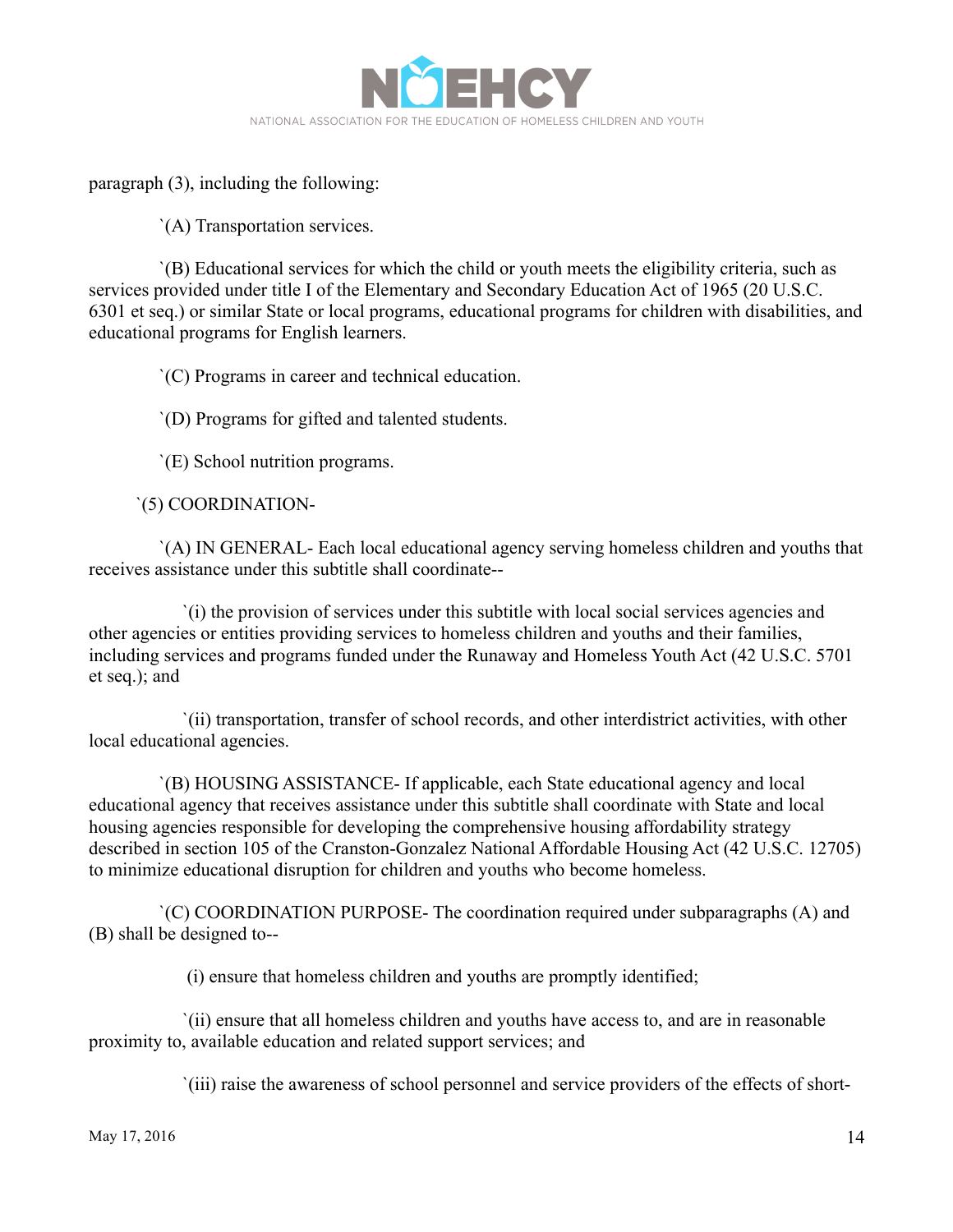

term stays in a shelter and other challenges associated with homelessness.

(D) HOMELESS CHILDREN AND YOUTHS WITH DISABILITIES.—For children and youths who are to be assisted both under this subtitle, and under the Individuals with Disabilities Education Act (20 U.S.C. 1400 et seq.) or section 504 of the Rehabilitation Act of 1973 (29 U.S.C. 794), each local educational agency shall coordinate the provision of services under this subtitle with the provision of programs for children with disabilities served by that local educational agency and other involved local educational agencies.

#### `(6) LOCAL EDUCATIONAL AGENCY LIAISON-

 `(A) DUTIES- Each local educational agency liaison for homeless children and youths, designated under paragraph  $(1)(J)(ii)$ , shall ensure that--

 `(i) homeless children and youths are identified by school personnel through outreach and coordination activities with other entities and agencies;

 `(ii) homeless children and youths are enrolled in, and have a full and equal opportunity to succeed in, schools of that local educational agency;

 `(iii) homeless families and homeless children and youths have access to and receive educational services for which such families, children, and youths are eligible, including services through Head Start programs (including Early Head Start programs) under the Head Start Act (42 U.S.C. 9831 et seq.), early intervention services under part C of the Individuals with Disabilities Education Act (20 U.S.C. 1431 et seq.), and other preschool programs administered by the local educational agency;

(iv) homeless families and homeless children and youths receive referrals to health care services, dental services, mental health and substance abuse services, housing services, and other appropriate services;

 `(v) the parents or guardians of homeless children and youths are informed of the educational and related opportunities available to their children and are provided with meaningful opportunities to participate in the education of their children;

 `(vi) public notice of the educational rights of homeless children and youths is disseminated in locations frequented by parents or guardians of such children and youths, and unaccompanied youths, including schools, shelters, public libraries, and soup kitchens, in a manner and form understandable to the parents and guardians of homeless children and youths, and unaccompanied youths;

`(vii) enrollment disputes are mediated in accordance with paragraph (3)(E);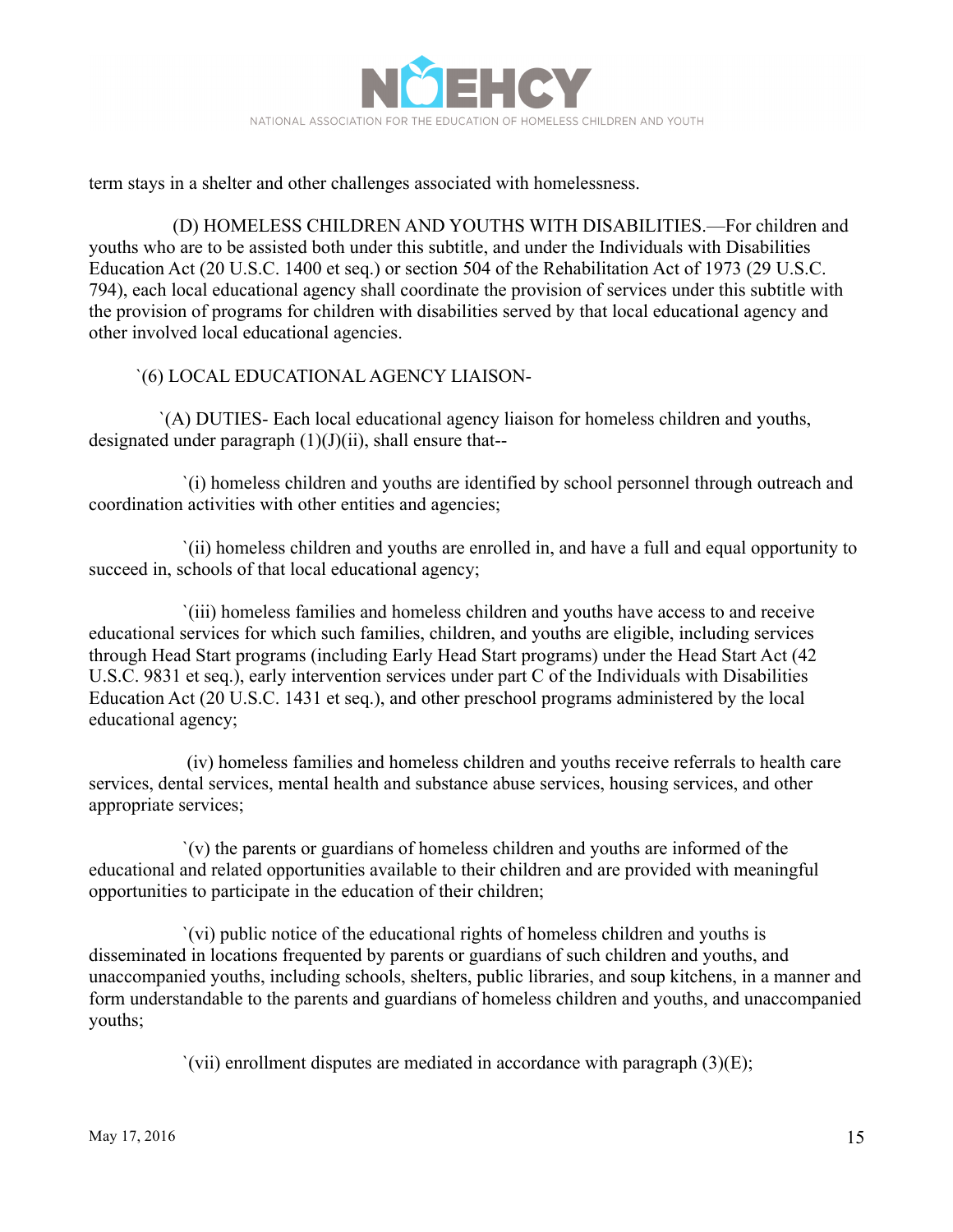

 `(viii) the parent or guardian of a homeless child or youth, and any unaccompanied youth, is fully informed of all transportation services, including transportation to the school of origin, as described in paragraph  $(1)(J)(iii)$ , and is assisted in accessing transportation to the school that is selected under paragraph (3)(A).

(ix) school personnel providing services under this subtitle receive professional development and other support; and

(x) unaccompanied youths—

- (I) are enrolled in school;
- (II) have opportunities to meet the same challenging State academic standards as the State establishes for other children and youth, including through implementation of the procedures under paragraph  $(1)(F)(ii)$ ; and
- (III) are informed of their status as independent students under section 480 of the Higher Education Act of 1965 (20 U.S.C. 1087vv) and that the youths may obtain assistance from the local educational agency liaison to receive verification of such status for purposes of the Free Application for Federal Student Aid described in section 483 of such Act (20 U.S.C. 1090).

 $\Gamma(B)$  NOTICE- State coordinators established under subsection (d)(3) and local educational agencies shall inform school personnel, service providers, advocates working with homeless families, parents and guardians of homeless children and youths, and homeless children and youths of the duties of the local educational agency liaisons, and publish an annually updated list of the liaisons on the State educational agency's website.

 `(C) LOCAL AND STATE COORDINATION- Local educational agency liaisons for homeless children and youths shall, as a part of their duties, coordinate and collaborate with State coordinators and community and school personnel responsible for the provision of education and related services to homeless children and youths. Such coordination shall include collecting and providing to the State Coordinator the reliable, valid, and comprehensive data needed to meet the requirements of paragraphs (1) and (3) of subsection (f).

(D) HOMELESS STATUS.—A local educational agency liaison designated under paragraph  $(1)(J)(ii)$  who receives training described in subsection  $(f)(6)$  may affirm, without further agency action by the Department of Housing and Urban Development, that a child or youth who is eligible for and participating in a program provided by the local educational agency, or the immediate family of such a child or youth, who meets the eligibility requirements of this Act for a program or service authorized under title IV, is eligible for such program or service.

`(7) REVIEW AND REVISIONS-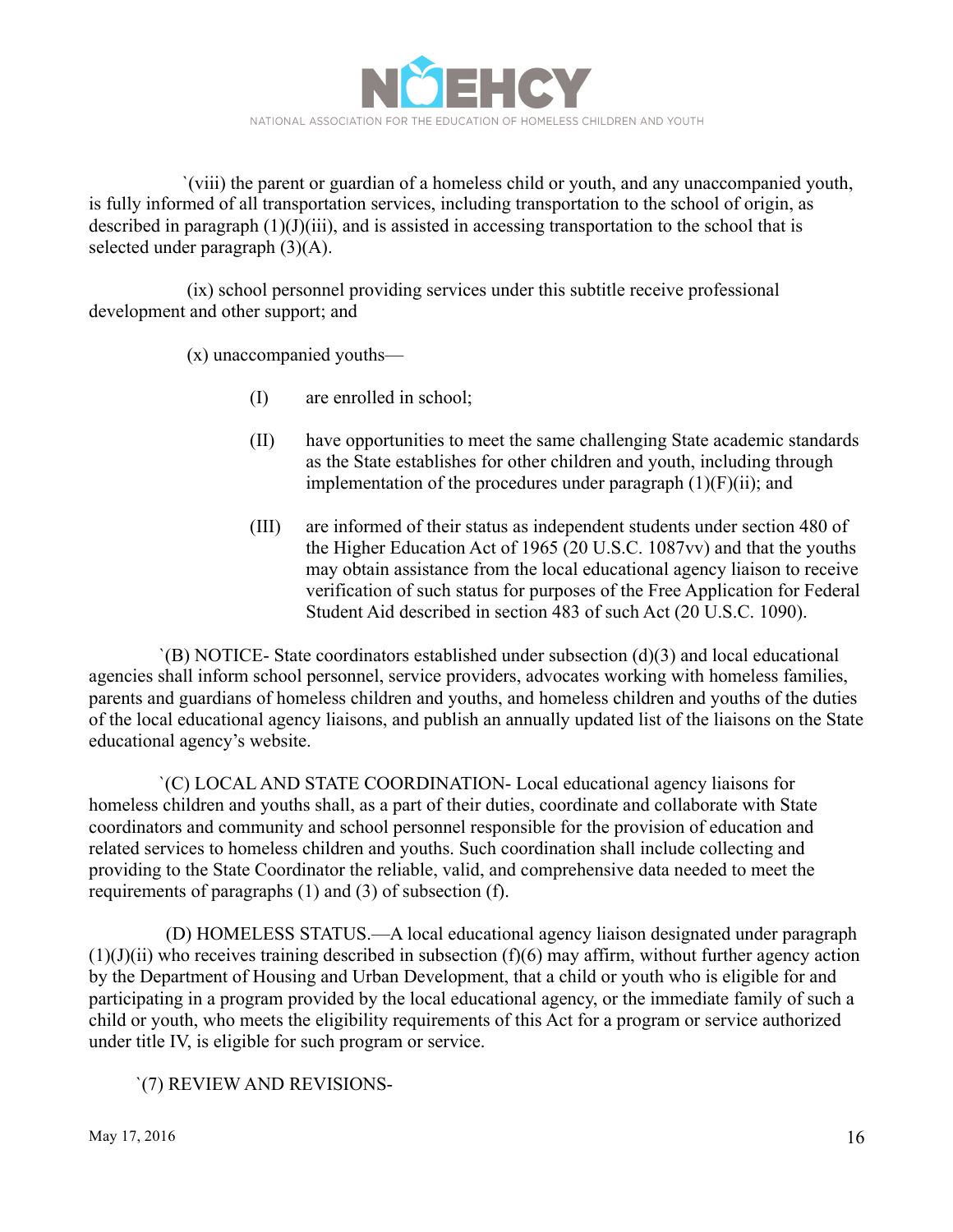

 `(A) IN GENERAL- Each State educational agency and local educational agency that receives assistance under this subtitle shall review and revise any policies that may act as barriers to the identification of homeless children and youths or the enrollment of homeless children and youths in schools that are selected under paragraph (3).

 `(B) CONSIDERATION- In reviewing and revising such policies, consideration shall be given to issues concerning transportation, immunization, residency, birth certificates, school records and other documentation, and guardianship.

 `(C) SPECIAL ATTENTION- Special attention shall be given to ensuring the identification, enrollment, and attendance of homeless children and youths who are not currently attending school.

`SEC. 723. LOCAL EDUCATIONAL AGENCY SUBGRANTS FOR THE EDUCATION OF HOMELESS CHILDREN AND YOUTHS. (42 U.S.C. 11433)

## `(a) GENERAL AUTHORITY-

 `(1) IN GENERAL- The State educational agency shall, in accordance with section 722(e), and from amounts made available to such agency under section 726, make subgrants to local educational agencies for the purpose of facilitating the identification, enrollment, attendance, and success in school of homeless children and youths.

`(2) SERVICES-

`(A) IN GENERAL- Services under paragraph (1)--

`(i) may be provided through programs on school grounds or at other facilities;

 `(ii) shall, to the maximum extent practicable, be provided through existing programs and mechanisms that integrate homeless children and youths with nonhomeless children and youths; and

 `(iii) shall be designed to expand or improve services provided as part of a school's regular academic program, but not to replace such services provided under such program.

 `(B) SERVICES ON SCHOOL GROUNDS- If services under paragraph (1) are provided on school grounds, the related schools--

 `(i) may use funds under this subtitle to provide the same services to other children and youths who are determined by the local educational agency to be at risk of failing in, or dropping out of, school, subject to the requirements of clause (ii); and

 $(iii)$  except as otherwise provided in section 722(e)(3)(B), shall not provide services in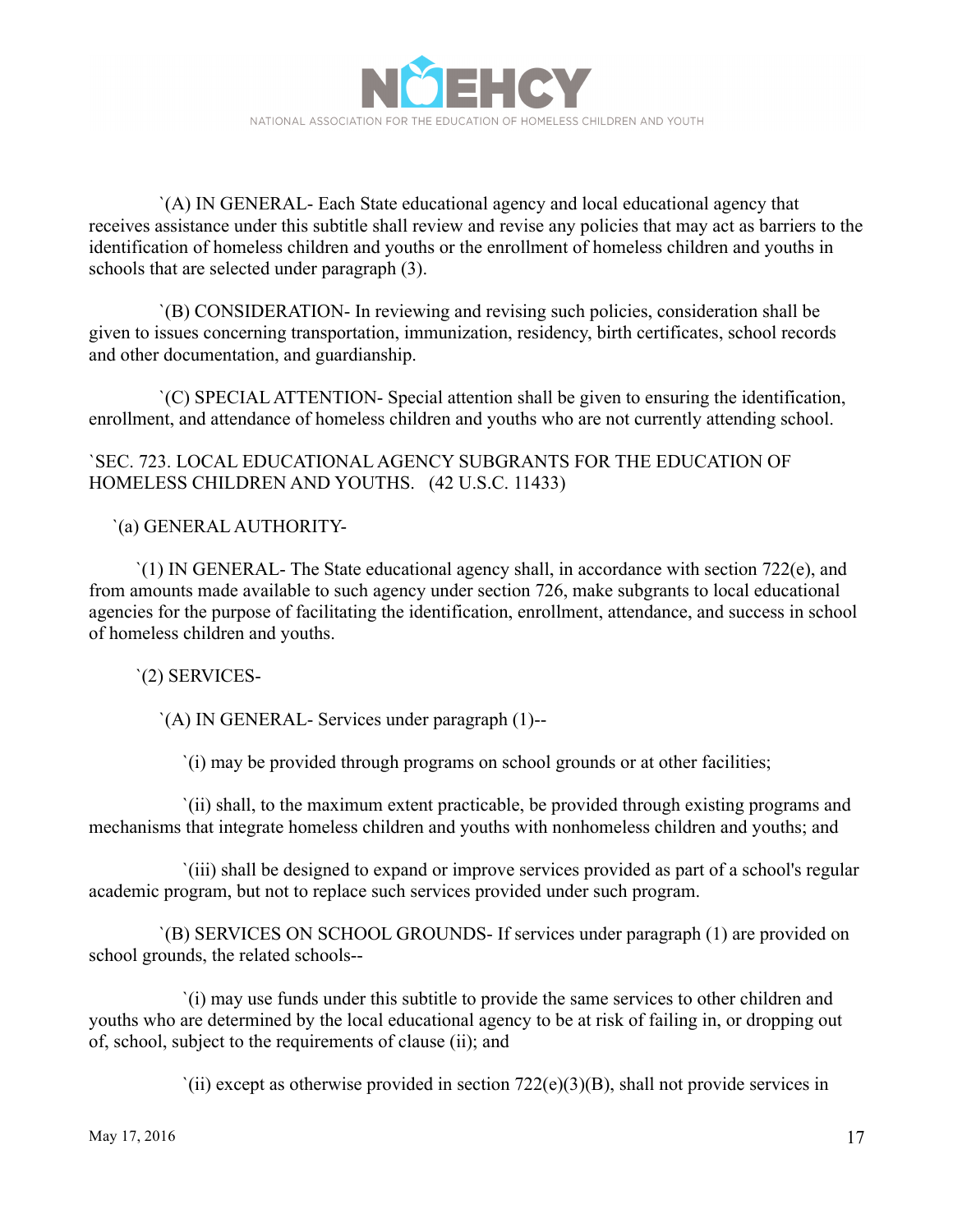

settings within a school that segregate homeless children and youths from other children and youths, except as necessary for short periods of time--

`(I) for health and safety emergencies; or

 `(II) to provide temporary, special, and supplementary services to meet the unique needs of homeless children and youths.

 `(3) REQUIREMENT- Services provided under this section shall not replace the regular academic program and shall be designed to expand upon or improve services provided as part of the school's regular academic program.

(4) DURATION OF GRANTS.—Subgrants made under this section shall be for terms of not to exceed 3 years.

 `(b) APPLICATION- A local educational agency that desires to receive a subgrant under this section shall submit an application to the State educational agency at such time, in such manner, and containing or accompanied by such information as the State educational agency may reasonably require. Such application shall include the following:

 `(1) An assessment of the educational and related needs of homeless children and youths in the area served by such agency (which may be undertaken as part of needs assessments for other disadvantaged groups).

 `(2) A description of the services and programs for which assistance is sought to address the needs identified in paragraph (1).

 `(3) An assurance that the local educational agency's combined fiscal effort per student, or the aggregate expenditures of that agency and the State with respect to the provision of free public education by such agency for the fiscal year preceding the fiscal year for which the determination is made, was not less than 90 percent of such combined fiscal effort or aggregate expenditures for the second fiscal year preceding the fiscal year for which the determination is made.

 `(4) An assurance that the applicant complies with, or will use requested funds to comply with, paragraphs (3) through (7) of section 722(g).

 $(5)$  A description of policies and procedures, consistent with section 722(e)(3), that the agency will implement to ensure that activities carried out by the agency will not isolate or stigmatize homeless children and youths.

(6) An assurance that the local educational agency will collect and promptly provide data requested by the State Coordinator pursuant to paragraphs (1) and (3) of section 722(f).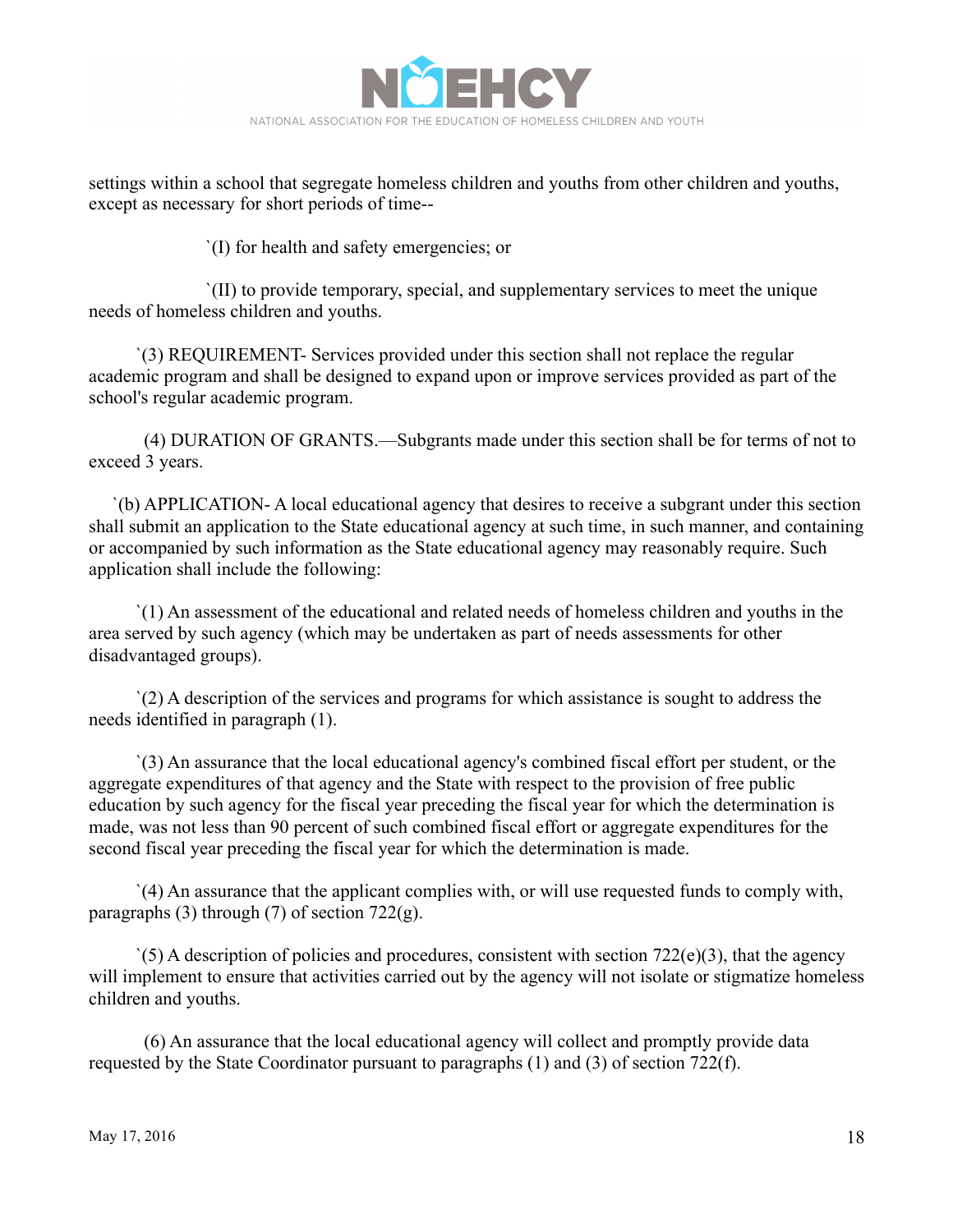

(7) An assurance that the local educational agency will meet the requirements of section  $722(g)(3)$ .

`(c) AWARDS-

 `(1) IN GENERAL- The State educational agency shall, in accordance with the requirements of this subtitle and from amounts made available to it under section 726, make competitive subgrants to local educational agencies that submit applications under subsection (b). Such subgrants shall be awarded on the basis of the need of such agencies for assistance under this subtitle and the quality of the applications submitted.

 `(2) NEED- In determining need under paragraph (1), the State educational agency may consider the number of homeless children and youths enrolled in early childhood education and other preschool programs, elementary schools, and secondary schools within the area served by the local educational agency, and shall consider the needs of such children and youths and the ability of the local educational agency to meet such needs. The State educational agency may also consider the following:

 `(A) The extent to which the proposed use of funds will facilitate the identification, enrollment, retention, and educational success of homeless children and youths.

 `(B) The extent to which the application reflects coordination with other local and State agencies that serve homeless children and youths.

 `(C) The extent to which the applicant exhibits in the application and in current practice (as of the date of submission of the application) a commitment to education for all homeless children and youths.

`(D) Such other criteria as the State agency determines appropriate.

 `(3) QUALITY- In determining the quality of applications under paragraph (1), the State educational agency shall consider the following:

 $(A)$  The applicant's needs assessment under subsection  $(b)(1)$  and the likelihood that the program presented in the application will meet such needs.

`(B) The types, intensity, and coordination of the services to be provided under the program.

 `(C) The extent to which the applicant will promote meaningful involvement of parents or guardians of homeless children or youths in the education of their children.

 `(D) The extent to which homeless children and youths will be integrated into the regular education program.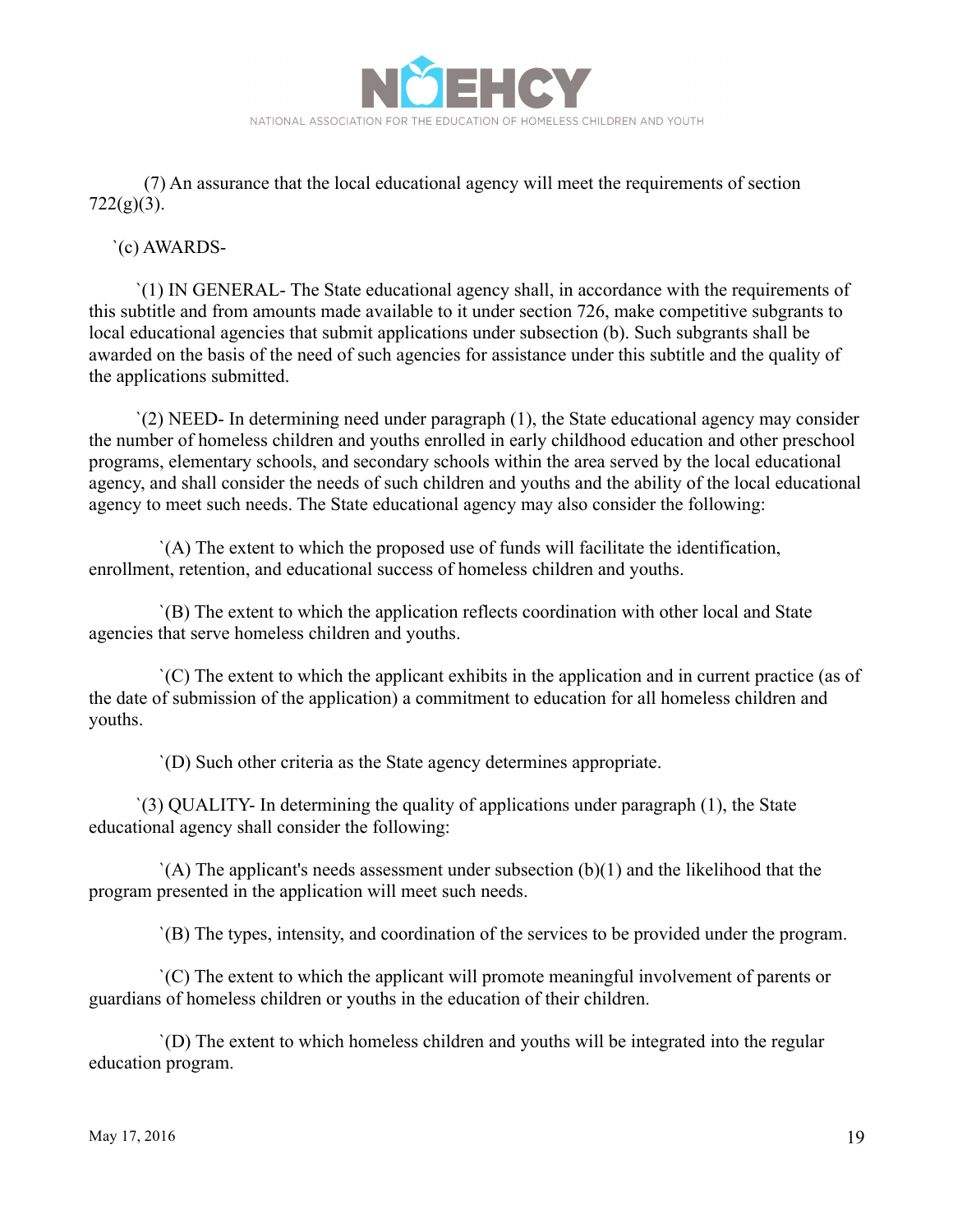

`(E) The quality of the applicant's evaluation plan for the program.

 `(F) The extent to which services provided under this subtitle will be coordinated with other services available to homeless children and youths and their families.

`(G) The extent to which the local educational agency will use the subgrant to leverage resources, including by maximizing nonsubgrant funding for the position of the liaison described in section  $722(g)(1)(J)(ii)$  and the provision of transportation.

`(H) How the local educational agency will use funds to serve homeless children and youths under section 1113(c)(3) of the Elementary and Secondary Education Act of 1965 (20 U.S.C.  $6313(c)(3)$ ).

 `(I) The extent to which the applicant's program meets such other measures as the State educational agency considers indicative of a high-quality program, such as the extent to which the local educational agency will provide case management or related services to unaccompanied youths.

 `(d) AUTHORIZED ACTIVITIES- A local educational agency may use funds awarded under this section for activities that carry out the purpose of this subtitle, including the following:

 `(1) The provision of tutoring, supplemental instruction, and enriched educational services that are linked to the achievement of the same challenging State academic standards as the State establishes for other children and youths.

 `(2) The provision of expedited evaluations of the strengths and needs of homeless children and youths, including needs and eligibility for programs and services (such as educational programs for gifted and talented students, children with disabilities, and English learners, services provided under title I of the Elementary and Secondary Education Act of 1965 or similar State or local programs, programs in career and technical education, and school nutrition programs).

 `(3) Professional development and other activities for educators and specialized instructional support personnel that are designed to heighten the understanding and sensitivity of such personnel to the needs of homeless children and youths, the rights of such children and youths under this subtitle, and the specific educational needs of runaway and homeless youths.

 `(4) The provision of referral services to homeless children and youths for medical, dental, mental, and other health services.

 `(5) The provision of assistance to defray the excess cost of transportation for students under section  $722(g)(4)(A)$ , not otherwise provided through Federal, State, or local funding, where necessary to enable students to attend the school selected under section  $722(g)(3)$ .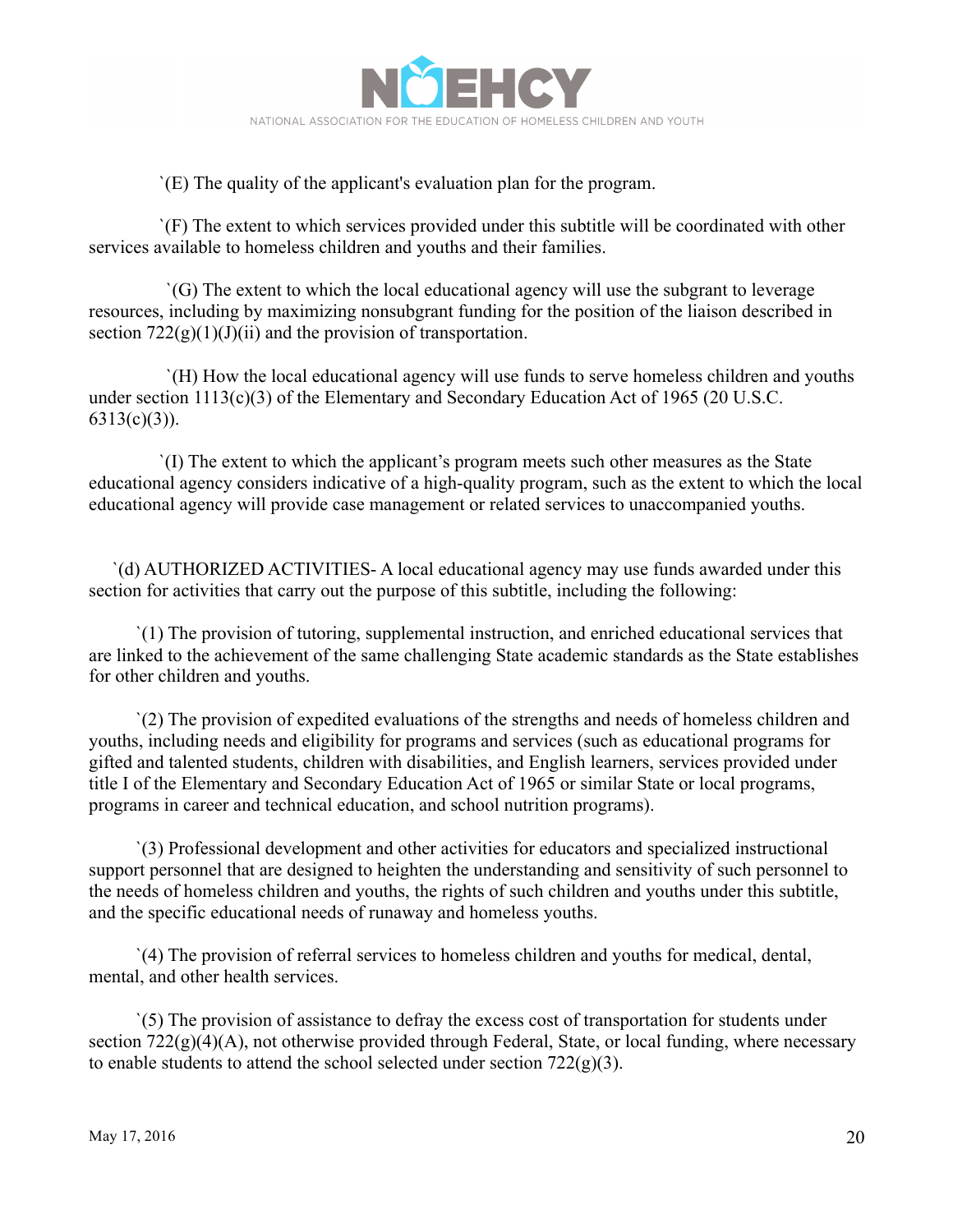

 `(6) The provision of developmentally appropriate early childhood education programs, not otherwise provided through Federal, State, or local funding, for preschool-aged homeless children.

 `(7) The provision of services and assistance to attract, engage, and retain homeless children and youths, particularly homeless children and youths who are not enrolled in school, in public school programs and services provided to nonhomeless children and youths.

 `(8) The provision for homeless children and youths of before- and after-school, mentoring, and summer programs in which a teacher or other qualified individual provides tutoring, homework assistance, and supervision of educational activities.

 `(9) If necessary, the payment of fees and other costs associated with tracking, obtaining, and transferring records necessary to enroll homeless children and youths in school, including birth certificates, immunization or other required health records, academic records, guardianship records, and evaluations for special programs or services.

 `(10) The provision of education and training to the parents and guardians of homeless children and youths about the rights of, and resources available to, such children and youths, and other activities designed to increase the meaningful involvement of parents and guardians of homeless children and youths in the education of such children and youths.

 `(11) The development of coordination between schools and agencies providing services to homeless children and youths, as described in section  $722(g)(5)$ .

 `(12) The provision of specialized instructional support services (including violence prevention counseling) and referrals for such services.

 `(13) Activities to address the particular needs of homeless children and youths that may arise from domestic violence and parental mental health or substance abuse problems.

 `(14) The adaptation of space and purchase of supplies for any nonschool facilities made available under subsection (a)(2) to provide services under this subsection.

 `(15) The provision of school supplies, including those supplies to be distributed at shelters or temporary housing facilities, or other appropriate locations.

 `(16) The provision of other extraordinary or emergency assistance needed to enable homeless children and youths to attend school and participate fully in school activities.

`SEC. 724. SECRETARIAL RESPONSIBILITIES. (42 U.S.C. 11434)

 `(a) REVIEW OF STATE PLANS- In reviewing the State plan submitted by a State educational agency under section 722(g), the Secretary shall use a peer review process and shall evaluate whether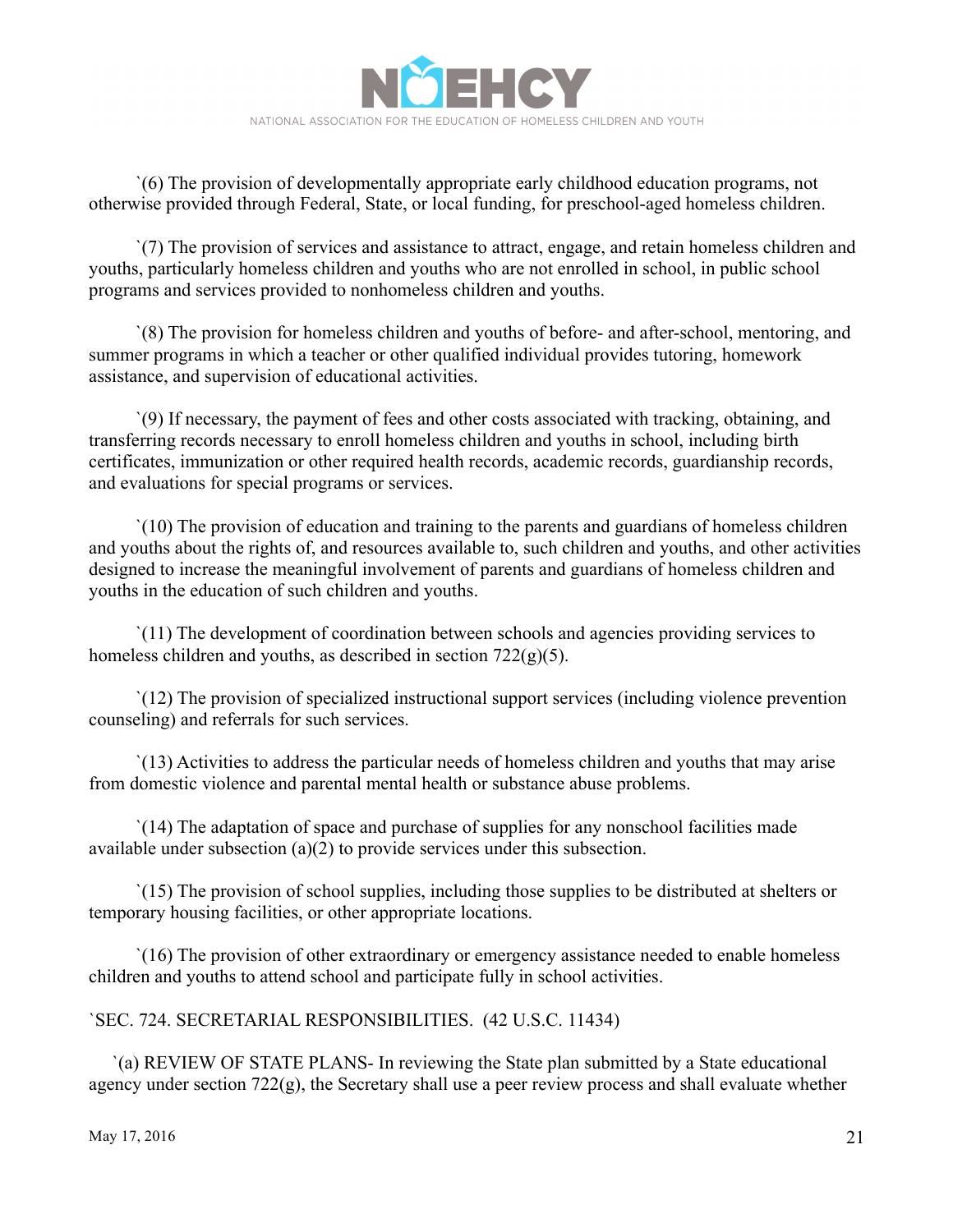

State laws, policies, and practices described in such plan adequately address the problems of homeless children and youths relating to access to education and placement as described in such plan.

 `(b) TECHNICAL ASSISTANCE- The Secretary shall provide support and technical assistance to a State educational agency to assist such agency in carrying out its responsibilities under this subtitle, if requested by the State educational agency.

#### `(c) NOTICE-

(1) IN GENERAL.-- The Secretary shall, before the next school year that begins after the date of enactment of the Every Student Succeeds Act, update and disseminate nationwide the public notice described in this subsection (as in effect prior to such date) of the educational rights of homeless children and youths.

(2) DISSEMINATION.—The Secretary shall disseminate the notice nationwide to all Federal agencies, and grant recipients, serving homeless families or homeless children and youths.

 `(d) EVALUATION, DISSEMINATION, AND TECHNICAL ASSISTANCE- The Secretary shall conduct evaluation, dissemination, and technical assistance activities for programs designed to meet the educational needs of homeless elementary and secondary school students, and may use funds appropriated under section 726 to conduct such activities.

 `(e) SUBMISSION AND DISTRIBUTION- The Secretary shall require applications for grants under this subtitle to be submitted to the Secretary not later than the expiration of the 120-day period beginning on the date that funds are available for purposes of making such grants and shall make such grants not later than the expiration of the 180-day period beginning on such date.

 `(f) DETERMINATION BY SECRETARY- The Secretary, based on the information received from the States and information gathered by the Secretary under subsection (h), shall determine the extent to which State educational agencies are ensuring that each homeless child and homeless youth has access to a free appropriate public education, as described in section 721(1). The Secretary shall provide support and technical assistance to State educational agencies, concerning areas in which documented barriers to a free appropriate public education persist.

 `(g) GUIDELINES- The Secretary shall develop, issue, and publish in the Federal Register, not later than 60 days after the date of enactment of the Every Student Succeeds Act, guidelines concerning ways in which a State--

 `(1) may assist local educational agencies to implement the provisions related to homeless children and youths amended by that Act; and

 `(2) may review and revise State policies and procedures that may present barriers to the identification of homeless children and youths, and the enrollment, attendance, and success of homeless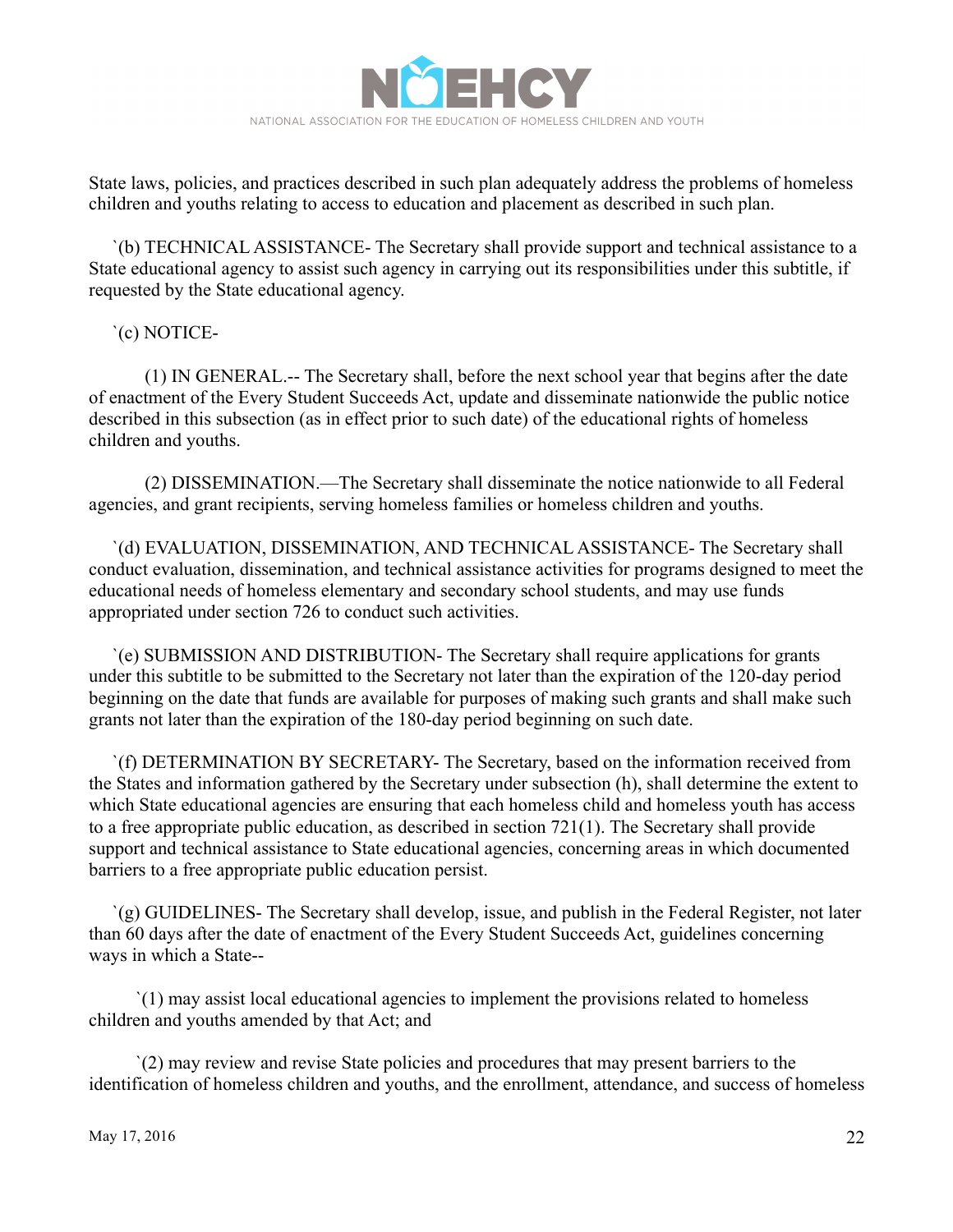

children and youths in school.

`(h) INFORMATION-

 `(1) IN GENERAL- From funds appropriated under section 726, the Secretary shall, directly or through grants, contracts, or cooperative agreements, periodically collect and disseminate data and information regarding--

 `(A) the number and primary nighttime residence of homeless children and youths in all areas served by local educational agencies;

`(B) the education and related services such children and youths receive;

`(C) the extent to which the needs of homeless children and youths are being met; and

 `(D) such other data and information as the Secretary determines to be necessary and relevant to carry out this subtitle.

 `(2) COORDINATION- The Secretary shall coordinate such collection and dissemination with other agencies and entities that receive assistance and administer programs under this subtitle.

 `(i) REPORT- Not later than 4 years after the date of enactment of the Every Student Succeeds Act, the Secretary shall prepare and submit to the President and the Committee on Education and the Workforce of the House of Representatives and the Committee on Health, Education, Labor, and Pensions of the Senate a report on the status of education of homeless children and youths, which shall include information on--

`(1) the education of homeless children and youths; and

 `(2) the actions of the Secretary and the effectiveness of the programs supported under this subtitle.

`SEC. 725. DEFINITIONS. (42 U.S.C. 11434A)

`For purposes of this subtitle:

 `(1) The terms `enroll' and `enrollment' include attending classes and participating fully in school activities.

`(2) The term `homeless children and youths'--

 `(A) means individuals who lack a fixed, regular, and adequate nighttime residence (within the meaning of section  $103(a)(1)$ ; and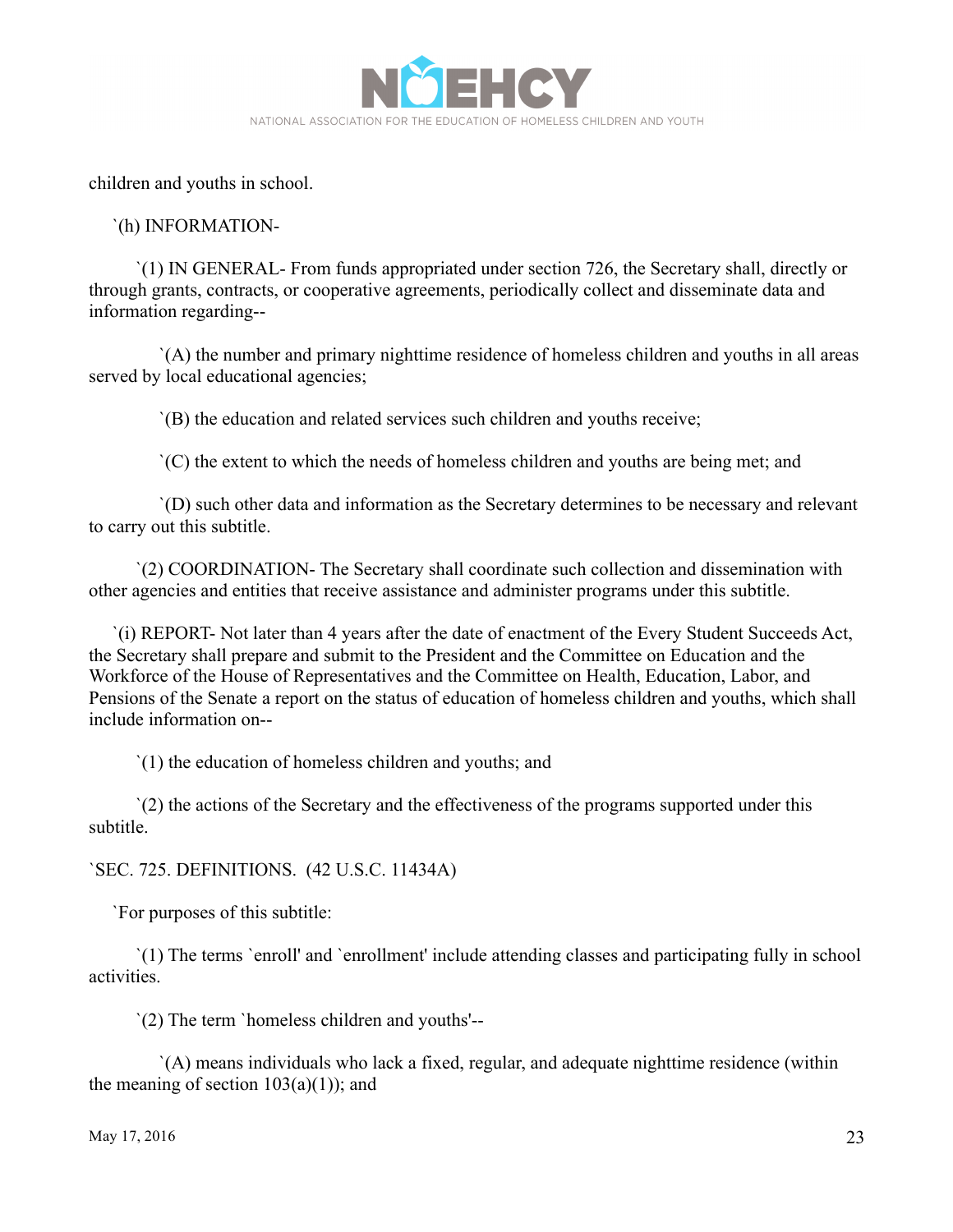

`(B) includes--

 `(i) children and youths who are sharing the housing of other persons due to loss of housing, economic hardship, or a similar reason; are living in motels, hotels, trailer parks, or camping grounds due to the lack of alternative adequate accommodations; are living in emergency or transitional shelters; or are abandoned in hospitals<sup>2</sup>;

 `(ii) children and youths who have a primary nighttime residence that is a public or private place not designed for or ordinarily used as a regular sleeping accommodation for human beings (within the meaning of section  $103(a)(2)(C)$ );

 `(iii) children and youths who are living in cars, parks, public spaces, abandoned buildings, substandard housing, bus or train stations, or similar settings; and

 `(iv) migratory children (as such term is defined in section 1309 of the Elementary and Secondary Education Act of 1965) who qualify as homeless for the purposes of this subtitle because the children are living in circumstances described in clauses (i) through (iii).

 `(3) The terms `local educational agency' and `State educational agency' have the meanings given such terms in section 8101 of the Elementary and Secondary Education Act of 1965.

`(4) The term `Secretary' means the Secretary of Education.

 `(5) The term `State' means each of the 50 States, the District of Columbia, and the Commonwealth of Puerto Rico.

 `(6) The term `unaccompanied youth' includes a homeless child or youth not in the physical custody of a parent or guardian.

 $2$  The deletion of "or are awaiting foster care placement" goes into effect on December 10, 2016 in every State except Arkansas, Delaware and Nevada, where the deletion is effective on December 10, 2017. The relevant statutory language is as follows:

<sup>(</sup>b) EFFECTIVE DATE.—

<sup>(1)</sup> IN GENERAL.—In the case of a State that is not a covered State, the amendment made by subsection (a)(1) shall take effect on the date that is 1 year after the date of enactment of this Act. (2) COVERED STATE.—In the case of a covered State, the amendment made by subsection (a)(1) shall take effect on the date that is 2 years after the date of enactment of this Act.

<sup>(</sup>c) COVERED STATE.—For purposes of this section the term ''covered State'' means a State that has a statutory law that defines or describes the phrase ''awaiting foster care placement'', for purposes of a program under subtitle B of title VII of the McKinney-Vento Homeless Assistance Act (42 U.S.C. 11431 et seq.).